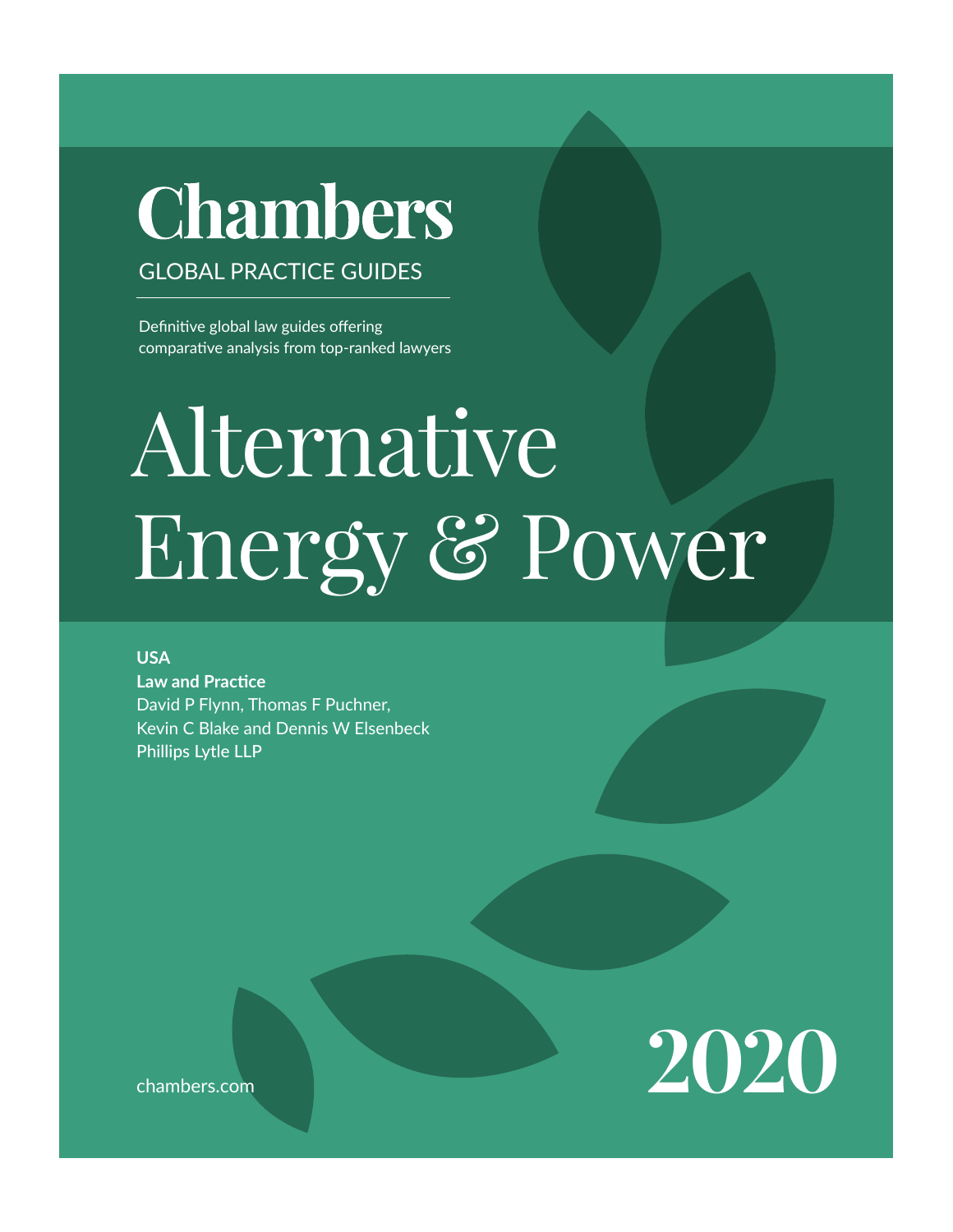# Law and Practice

*Contributed by: David P Flynn, Thomas F Puchner, Kevin C Blake and Dennis W Elsenbeck Phillips Lytle LLP see p.20*

# **Contents**

|     | 1. General Structure and Ownership of the Power    |     |
|-----|----------------------------------------------------|-----|
|     | Industry                                           | p.3 |
| 1.1 | Principal Laws Governing the Structure and         |     |
|     | Ownership of the Power Industry                    | p.3 |
| 1.2 | Principal State-Owned or Investor-Owned            |     |
|     | Entities                                           | p.4 |
| 1.3 | Foreign Investment Review Process                  | p.4 |
| 1.4 | Principal Laws Governing the Sale of Power         |     |
|     | <b>Industry Assets</b>                             | p.4 |
| 1.5 | Central Planning Authority                         | p.5 |
| 1.6 | Recent Material Changes in Law or Regulation       | p.5 |
| 1.7 | Announcements Regarding New Policies               | p.6 |
| 1.8 | Unique Aspects of the Power Industry               | p.6 |
| 1.9 | The Impact of COVID-19                             | p.6 |
|     | 2. Market Structure, Supply and Pricing            | p.7 |
| 2.1 | Structure of the Wholesale Electricity Market      | p.7 |
| 2.2 | Imports and Exports of Electricity                 | p.8 |
| 2.3 | Supply Mix for the Entire Market                   | p.8 |
| 2.4 | Principal Laws Governing Market                    |     |
|     | <b>Concentration Limits</b>                        | p.8 |
| 2.5 | Agency Conducting Surveillance to Detect           |     |
|     | Anti-competitive Behaviour                         | p.9 |
|     | 3. Climate Change Laws and Alternative Energy p.10 |     |
| 3.1 | Principal Climate Change Laws and/or Policies p.10 |     |
| 3.2 | Principal Laws and/or Policies Relating to the     |     |

# Early Retirement of Carbon-Based Generation p.11

3.3 Principal Law and/or Policies to Encourage the Development of Alternative Energy Sources p.11



 $\bm{\mathsf{A}}$ 

# **4. Generation** p.12

| 4.1 | Principal Laws Governing the Construction           |      |
|-----|-----------------------------------------------------|------|
|     | and Operation of Generation Facilities              | p.12 |
| 4.2 | Regulatory Process for Obtaining All                |      |
|     | Approvals to Construct and Operate                  |      |
|     | <b>Generation Facilities</b>                        | p.13 |
| 4.3 | Terms and Conditions Imposed in Approvals           |      |
|     | to Construct and Operate Generation Facilities p.13 |      |
| 4.4 | Proponent's Eminent Domain, Condemnation            |      |
|     | or Expropriation Rights                             | p.14 |
| 4.5 | Requirements for Decommissioning                    | p.14 |
|     | <b>5. Transmission</b>                              | p.14 |
| 5.1 | Regulation of Construction and Operation of         |      |
|     | Transmission Lines and Associated Facilities        | p.14 |
| 5.2 | Regulation of Transmission Service, Charges         |      |
|     | and Terms of Service                                | p.16 |
|     | 6. Distribution                                     |      |
|     |                                                     | p.17 |
| 6.1 | Regulation of Construction and Operation of         |      |
|     | <b>Electricity Distribution Facilities</b>          | p.17 |
| 6.2 | Regulation of Distribution Service, Charges         |      |
|     | and Terms of Service                                | p.18 |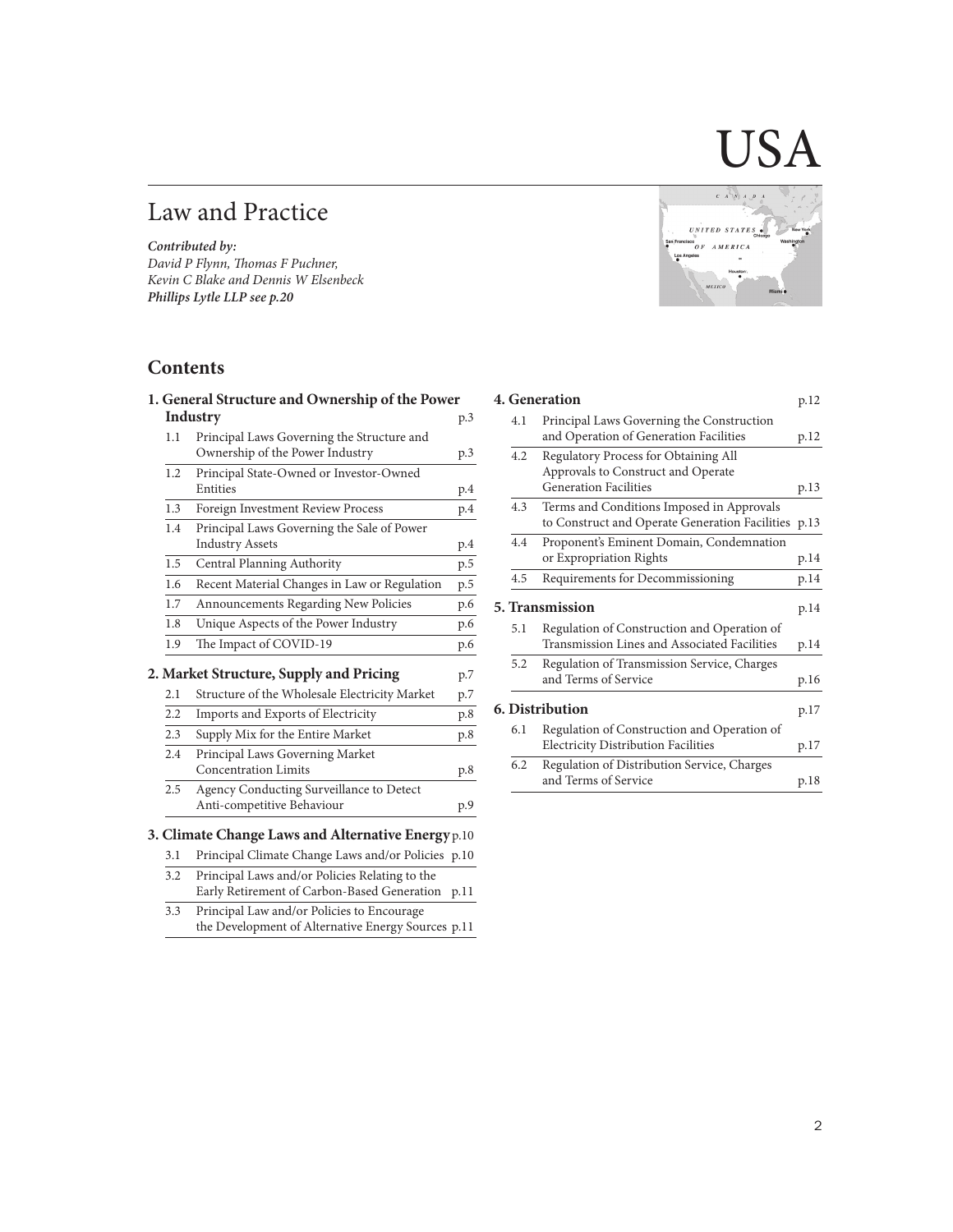*Contributed by: David P Flynn, Thomas F Puchner, Kevin C Blake and Dennis W Elsenbeck, Phillips Lytle LLP* 

# **1. General Structure and Ownership of the Power Industry**

# **1.1 Principal Laws Governing the Structure and Ownership of the Power Industry**

The US power industry is comprised of four main segments:

- generation;
- transmission;
- distribution; and
- supply.

No single entity sets policy for each segment. The US legal system operates according to the concept of shared sovereignty: governmental power is divided between state institutions and the federal government. Wholesale power markets and interstate transmission systems are generally governed by federal regulation, while retail power markets and distribution systems are generally governed by state regulation. The contours of state and federal jurisdiction are increasingly being blurred with the advent of new technologies and policies in the evolving 21stcentury power industry.

### **State Utility Commissions**

Individual state utility commissions are the collective architects of the US power sector. They are each uniquely structured, but generally comprised of between three and seven members, who may be elected or appointed, with authority granted by either the state legislature or state constitution to balance policies and preferences related to reliability, affordability, environmental impacts, consumer protection, utility profitability and security. Federal laws and policies governing the power sector are typically implemented by the states, which are layered with independently generated state laws and policies, all of which are distilled and implemented by state utility commissions.

There are two broad classes of utilities in the USA – private investor-owned utilities (IOUs) and public utilities. Within each class are three general types. Private IOUs include vertically integrated, restructured and retail. Public utilities include municipal, co-operative and miscellaneous. Each class and type has a unique historical structure and legal framework.

### **Vertically Integrated IOUs**

Vertically integrated IOUs are for-profit shareholder-owned entities that take on the functions of generating, transmitting and distributing electricity to the customer and operate within a defined service territory as a regulated monopoly. In restructured states, the generation function has been opened up to competition such that retail customers can choose to receive energy supply from an alternative supplier, which is transmitted and distributed by the IOU. Restructured IOUs, therefore, operate primarily as transmission and distribution companies.

In restructured states, a significant share of power is provided by merchant generators as many IOUs were required or incentivised to sell off most of their generation portfolio to make room for competition. The final category of privately owned utilities is competitive retailers that serve as commodity suppliers and brokers.

# **Public Utilities**

Public utilities are comprised of municipal utilities, co-operatives and uniquely structured miscellaneous entities. Municipal utilities are primarily distribution utilities that purchase wholesale power to serve their retail customers. Co-operatives are consumer-owned, not-for-profit entities that can be either distribution-focused businesses that serve member customers, or generation and transmission entities that serve distribution cooperatives. The final category of public utilities includes those that are the product of state and/or federal statute to provide utility services to a particular district, or to market electricity from certain hydroelectric dams.

### **History**

Integrated IOUs and municipal utilities were the first to emerge in the late 1800s as commercial electrical generation and distribution became widespread. As early utility competition resulted in the construction of parallel redundant power lines and infrastructure, prices plummeted and many utilities were led to bankruptcy. Those that remained were granted a defined geographical service territory in which they could operate as a monopoly in exchange for government regulation under what is known as the "regulatory compact".

In the 1930s, President Franklin D. Roosevelt enacted a series of economic measures to counteract the effects of the Great Depression (the "New Deal"), which included, among other things, passage of the Federal Power Act of 1935 (FPA), the Rural Electrification Act of 1936 (REA), and the creation of certain federally authorised public utilities. The FPA established jurisdictional boundaries between the federal government, which regulates wholesale sales and interstate transmission, and the states, which exercise authority through state utility commissions that oversee retail sales and distribution infrastructure.

To promote electrification of underserved rural areas, the REA provided funding to a new class of utility – publicly owned cooperatives. Further electrification efforts were driven by the creation of various congressionally created federal corporations and authorities such as the Tennessee Valley Authority and the Bonneville Power Administration, among others, which gener-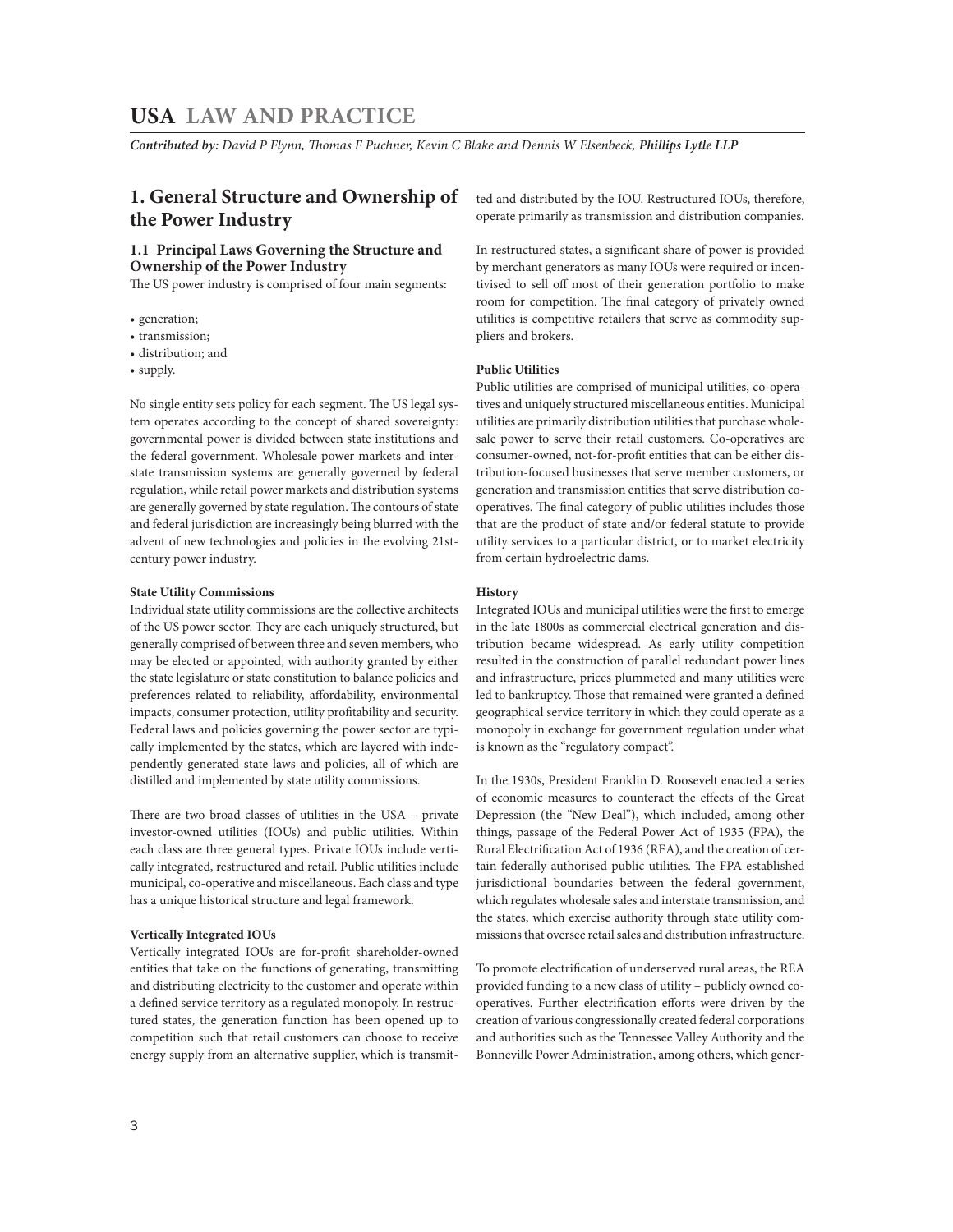*Contributed by: David P Flynn, Thomas F Puchner, Kevin C Blake and Dennis W Elsenbeck, Phillips Lytle LLP*

ally fall into a broad class of "miscellaneous" public utilities as each is uniquely structured and governed.

# **Regulations**

The Public Utilities Regulatory Power Act of 1978 (PURPA), created as a response to the 1970s energy crisis, encouraged conservation and created a market for non-utility power producers by requiring utilities, in certain circumstances, to purchase power generated by qualifying facilities. PURPA was implemented by each state, resulting in a range of regulatory regimes across the country. PURPA paved the way for a series of Federal Energy Regulatory Commission (FERC) orders which promoted open access to transmission facilities (Orders 888 and 889) and independent system operators (ISOs) (Order 2000). Beginning in the 1990s, a number of states further deregulated the vertically-integrated utility sector such that now 16 states and the District of Columbia have active retail choice programmes.

The Energy Policy Act of 2005 (EPAct) represents one of the most significant pieces of federal legislation in the energy sector since the New Deal. It grants FERC enhanced authority to prevent market manipulation and abuse, assess extraordinary civil penalties, approve siting of major transmission projects and implement reliability standards across the county's electric grid.

# **1.2 Principal State-Owned or Investor-Owned Entities**

The US electric industry is comprised of over 3,000 electricity providers, which include over 2,000 publicly owned utilities, over 800 co-operatives, nearly 200 IOUs and over 200 power marketers. The largest vertically integrated public utility holding companies include Duke, Southern Company, NextEra, Entergy, Dominion and Xcel. The largest restructured public utility holding companies include PG&E, Exelon, Edison International, Consolidated Edison, First Energy, National Grid and Northeast Utilities. The largest retailers include AEP, NRG, EFH, Exelon and ConEd. The largest public power systems, based on net generation, are the New York Power Authority, the Salt River Project and CPS Energy.

- A list of IOUS.
- A list of large independent power producers and marketers.
- A list of co-operatives.
- A list of public power entities.

### **1.3 Foreign Investment Review Process**

While US utilities or utility holding companies may have foreign ownership, and the USA maintains – in principle – an "open investment" policy, that policy has been tempered by concerns about national security. The 1988 Exon-Florio Amendment to the Defense Protection Act of 1950 authorises the President of the United States, through the inter-agency Committee on For-

eign Investment (CFIUS), to review foreign investments that may impact national security, and block investment or impose certain conditions upon credible evidence of a security threat. Such executive decisions are not reviewable by state or federal agencies or courts.

The Foreign Investment and National Security Act of 2007 (FINSA) enhances the Exon-Florio Amendment by broadly defining the type of infrastructure transactions covered and adding more stringent rules pertaining to review and investigation of foreign investments. In 2018, Congress enacted the Foreign Investment Risk Review Modernization Act (FIRRMA), which expands the scope of transactions covered under CFI-US's jurisdiction, including certain real estate transactions and investments involving personal data and critical infrastructure.

On 1 May 2020, President Tump issued an Executive Order prohibiting the acquisition, importation, transfer or installation of any "bulk power system electric equipment" that is designed, developed, manufactured or supplied by entities owned or controlled by a "foreign adversary," where such transaction would pose undue risks to critical infrastructure or security. The ambiguity of terms, including "bulk power system electric equipment" and "foreign adversary," has created some uncertainty which will need to be resolved in subsequent guidance or implementing regulations.

# **1.4 Principal Laws Governing the Sale of Power Industry Assets**

The sale of generation, transmission and distribution system assets, as well as the merger of industry entities generally requires federal and state approval. At the federal level, the sale, lease or disposition of facilities valued at over USD10 million under FERC's jurisdiction that are used for transmission or sale of electric energy in interstate commerce and generation assets making wholesale sales require FERC approval under Section 203 of the FPA. FERC approval is also required to effectuate mergers, acquisitions, or change in control of jurisdictional facilities.

In examining such transactions, FERC reviews the effect on competition, rates, cross-subsidisation and whether the transaction is consistent with the public interest. To streamline the processing of certain transactions, FERC issues "blanket authorisations" for certain dispositions of utility securities and contracts that make it easier for entities to engage in sales and purchases for investment purposes – eg, corporate reorganisations that do not present cross-subsidisation issues, or acquisitions by holding companies of voting securities so long as the acquiring company owns less than 10% of the outstanding voting securities.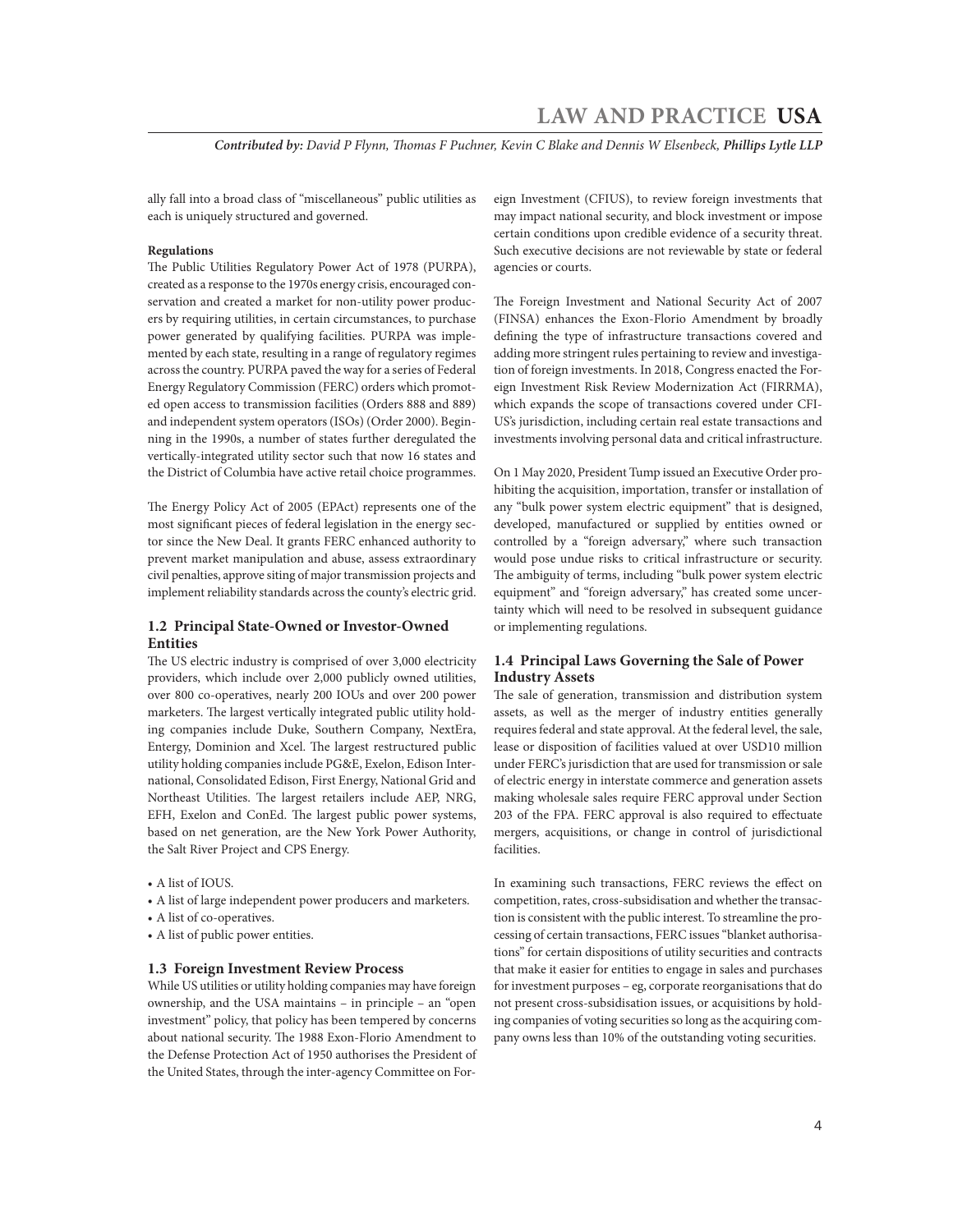*Contributed by: David P Flynn, Thomas F Puchner, Kevin C Blake and Dennis W Elsenbeck, Phillips Lytle LLP* 

Additional requirements may apply to transactions involving nuclear generation facilities, which require NRC approval to effectuate an asset transfer. At the state level, state utility commissions are often required to approve acquisition or divestiture of power assets in accordance with state law and regulation.

# **1.5 Central Planning Authority**

The USA does not have a central planning authority that oversees and administers the electricity supply and development of transmission facilities. The USA is broadly divided into three electric grids – the Eastern Interconnection, Western Interconnection and the Electric Reliability Council of Texas. Across those three grids are seven competitive wholesale power markets operated by the following FERC-regulated organisations which provide non-discriminatory access to the transmission network:

- the New York ISO;
- the California ISO;
- the Electric Reliability Council of Texas;
- New England ISO;
- PJM Interconnection;
- Southwest Power Pool; and
- the Midcontinent ISO.

These nine RTOs/ISOs serve two-thirds of the USA. Certain states in the South, Mountain West and Northwest did not join an RTO/ISO and continue to operate independently of the RTO/ISO wholesale markets. RTOs/ISOs are responsible for maintaining operation of the grid, ensure demand meets supply through capacity auctions and market mechanisms, and are governed by FERC tariffs, rules and regulations.

Neither FERC, nor RTOs/ISOs, are responsible for making resource mix decisions, as such authority lies solely with each state. Some states require utilities to perform integrated resource planning and demonstrate how utility infrastructure and investment will meet the needs of customers. Other states impose legislation and/or regulation to mandate or incentivise a certain resource adequacy mix. State-level policy regarding electric supply varies depending on geography, politics and statutory authority, as well as regulatory goals.

The EPAct empowered FERC with authority to ensure the reliability of the bulk power system. FERC certified the North American Electric Reliability Corporation (NERC) as the Electric Reliability Organization charged with developing and enforcing reliability standards for power system operation to ensure reliability through compliance audits, investigations and training.

# **1.6 Recent Material Changes in Law or Regulation**

Material changes in law or regulation occur frequently at the state level, particularly with respect to the emerging role of alternative energy resources. Notably, in the last year, six states – plus Puerto Rico and Washington, DC – have adopted legislation targeting 100% clean energy, each with distinct timelines, definitions and mandates.

### **Federal Level**

At the federal level, several recent orders and regulations have been promulgated that impact the power industry. In December 2019, FERC issued an order requiring certain new resources that receive state-level clean energy subsidies to be subject to a Minimum Offer Price Rule (MOPR) that would effectively raise the price floor for such resources selling into the PJM Interconnection's wholesale market ("MOPR Order"). PJM Interconnection, L.L.C., 171 FERC ¶ 61,034 (April 16, 2020) (Docket Nos EL16-49-001, EL 18-178-001, ER18-1343-002 (consolidated)); 171 FERC ¶ 61,035 (April 16, 2020) (Docket Nos EL16-49-002 and EL18-178-002 (consolidated)).

FERC claims the MOPR Order is necessary to prevent potentially distorted price effects allegedly caused by state clean energy policies. Some states in PJM are concerned that the MOPR Order will undermine state-level objectives to develop and expand renewable energy markets, and have launched investigations to evaluate alternatives to PJM Interconnection's capacity markets to otherwise support clean energy objectives.

### **Legal Challenges**

Legal challenges to the methodology of the United States Environmental Protection Agency's (EPA) regulation of greenhouse gas emissions for existing power plants under the Clean Air Act remains ongoing. In June 2019, the EPA repealed the Obama administration's Clean Power Plan (CPP) and replaced it with the Affordable Clean Energy rule (ACE). Unlike the CPP, which would have, among other things, established state-specific carbon reduction targets and allowed states to develop their own unique plans to achieve those targets, the ACE rule sets guidelines for states to establish unit-specific performance standards at certain coal-fired power plants.

A coalition of states, lawmakers and other stakeholders has challenged the repeal of the CPP, the ACE rule replacement and the revisions to the EPA's regulation of CO2 emissions. While the EPA is obligated to regulate greenhouse gases, the method and manner of such regulation will be tested in ongoing litigation regarding the CPP and the ACE rule. In the meantime, state and local regulations of greenhouse gases are not superseded by the ACE rule and remain an effective tool used by states to achieve clean energy and climate objectives.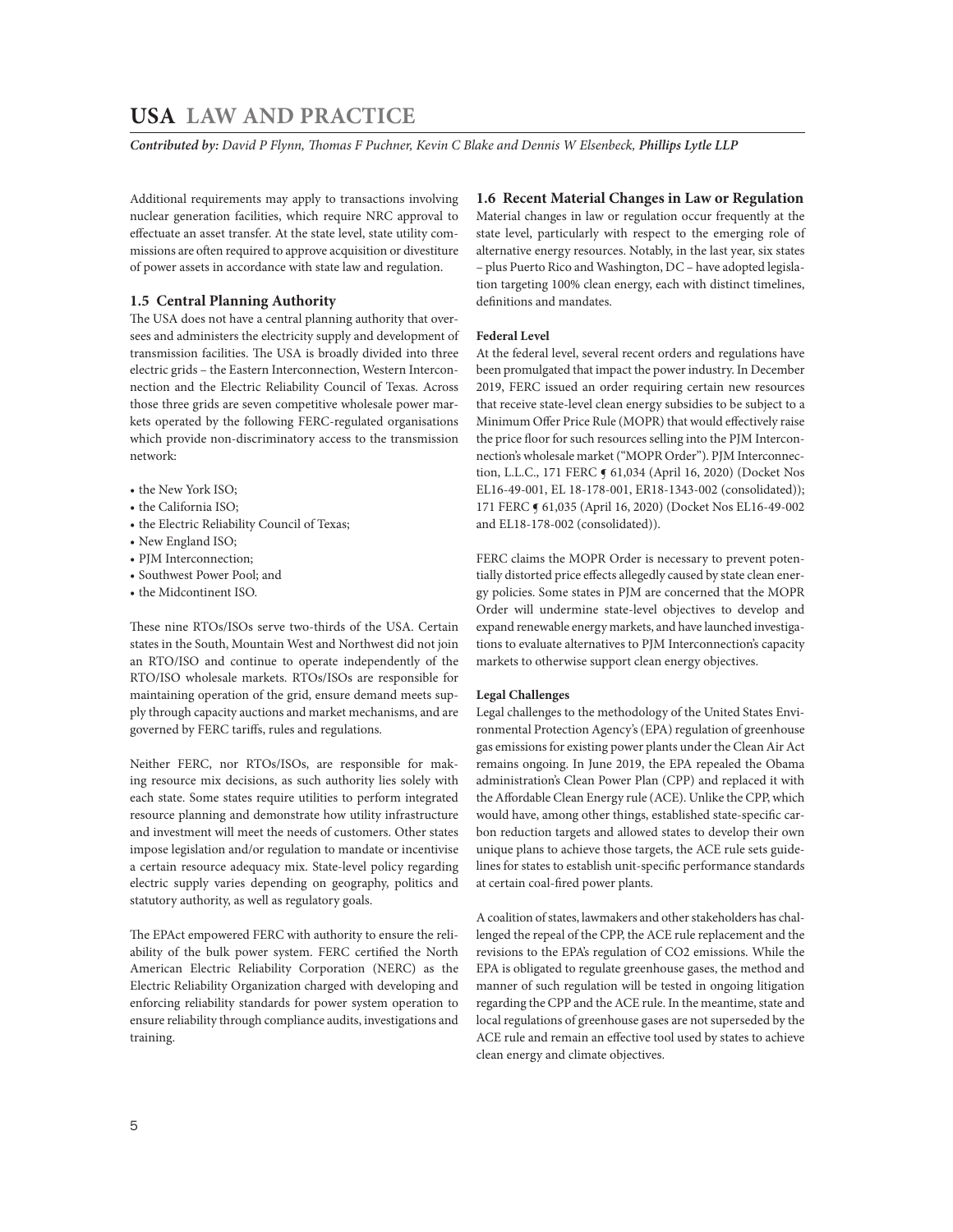*Contributed by: David P Flynn, Thomas F Puchner, Kevin C Blake and Dennis W Elsenbeck, Phillips Lytle LLP*

# **1.7 Announcements Regarding New Policies "Green New Deal"**

As 2020 is an election year, Democratic members of Congress have called for a "Green New Deal" that would aim to promote economic development and job growth through nationwide efforts to reduce greenhouse gas emissions. It would also deploy clean energy assets across all sectors of the economy, including power, transportation, buildings, electric transmission networks, sustainable agriculture, and research and development activities. It remains to be seen how broad decarbonisation policies will be translated into specific, practical programs.

In the meantime, a growing number of state and local governments are pushing clean energy and climate policies on their own initiative, either to maintain operation of low-carbon generation or to deploy additional clean energy resources. Many of those states and local governments are targeting 100% clean power in the coming decades, each with state- or municipalspecific laws, rules and regulations.

# **Integrating Energy Storage**

FERC has begun to integrate energy storage into the wholesale market by issuing Order 841, which directs RTOs/ISOs to establish rules that compensate flexible resources – such as energy storage located on the transmission system, distribution network or behind-the-meter – that can provide value to the capacity, energy and ancillary services markets. FERC has issued several orders on Order 841 compliance filings, including orders which largely accept PJM Interconnection's and Southwest Power Pool's tariff revisions and proposed market rules designed to incorporate electric storage resources. In July 2020, the Court of Appeals for the District of Columbia issued a landmark decision upholding FERC's Order 841 against legal challenges by affirming that energy storage resources must have the option to access wholesale markets and that states may not interfere with FERC's authority by banning electric storage systems from participating in federally regulated wholesale markets. National Association of Regulatory Utility Commissioners v Federal Energy Regulatory Commission, No 19-1142 (D.C. Circa 10 July 2020).

# **Carbon Pricing Programme**

The New York Independent System Operator (NYISO) has proposed a first-of-its-kind carbon pricing programmme in its competitive wholesale energy market to complement New York State's Climate Leadership and Community Protection Act, which, among other things, requires 70% of the State's electricity to be procured from renewable resources by 2030. The NYISO's carbon pricing program is the first attempt by an RTO/ISO to explicitly integrate the full social cost of carbon into a regional energy market. The carbon pricing proposal would need to be submitted to FERC for approval, at which point it will likely raise questions and face legal challenges regarding the interplay of state, regional and federal jurisdiction over energy markets.

### **Reforms to Public Utility Regulatory Policies Act**

In July 2020, FERC issued Order 872 which revises regulations that govern qualifying small power producers under the Public Utility Regulatory Policies Act of 1978 (PURPA). The rule imposes significant reforms, including granting states flexibility establish avoided cost rates for energy sales; establishing a framework for states to set avoided cost rates based on competitive solicitations; amending the "one mile rule" for determining whether generation facilities are considered to be at the same site for purposes of complying with qualifying size thresholds; and reducing the size thresholds for existing rebuttable presumptions regarding non-discriminatory access to markets.

# **1.8 Unique Aspects of the Power Industry**

Investors and market participants should consider the powerful role played by state utility commissions in the architecture and development of the US power industry – particularly as technology applications trend towards smaller-scale distributed energy resources and locational value-based pricing mechanisms.

# **1.9 The Impact of COVID-19**

The COVID-19 pandemic raises concerns for alternative energy project developers, while also providing potential opportunities that could emerge as the federal government and states seek to spur economic development, eliminate inefficiencies and create employment opportunities.

# **Developers**

From the developer perspective, construction timelines may be impacted by global disruptions to critical supply chains, state or municipal stay-at-home orders that prohibit construction activities, or social distancing measures that slow down permitting and inspection processes. Alternative energy developers that seek the ITC or PTC may need to evaluate force majeure claims to the extent COVID-19-related disruptions cause delays that could risk receipt of otherwise expected credits or impact contractual obligations. For example, a developer seeking to qualify for the ITC or PTC must have commenced construction by the end of 2019.

In May 2020, the US Department of the Treasury and IRS issued Notice 2020-41, which adds an additional year – from four years to five years – for renewable project developers to complete projects started in 2016 and 2017 that seek the full value of the credit. It also provides a safe harbour for developers that invested at least five percent of the project cost by the end of 2019, which would allow such developers to retain eligibility, so long as they reasonably expected that the equipment would have been delivered within 105 days of purchase, regardless of sub-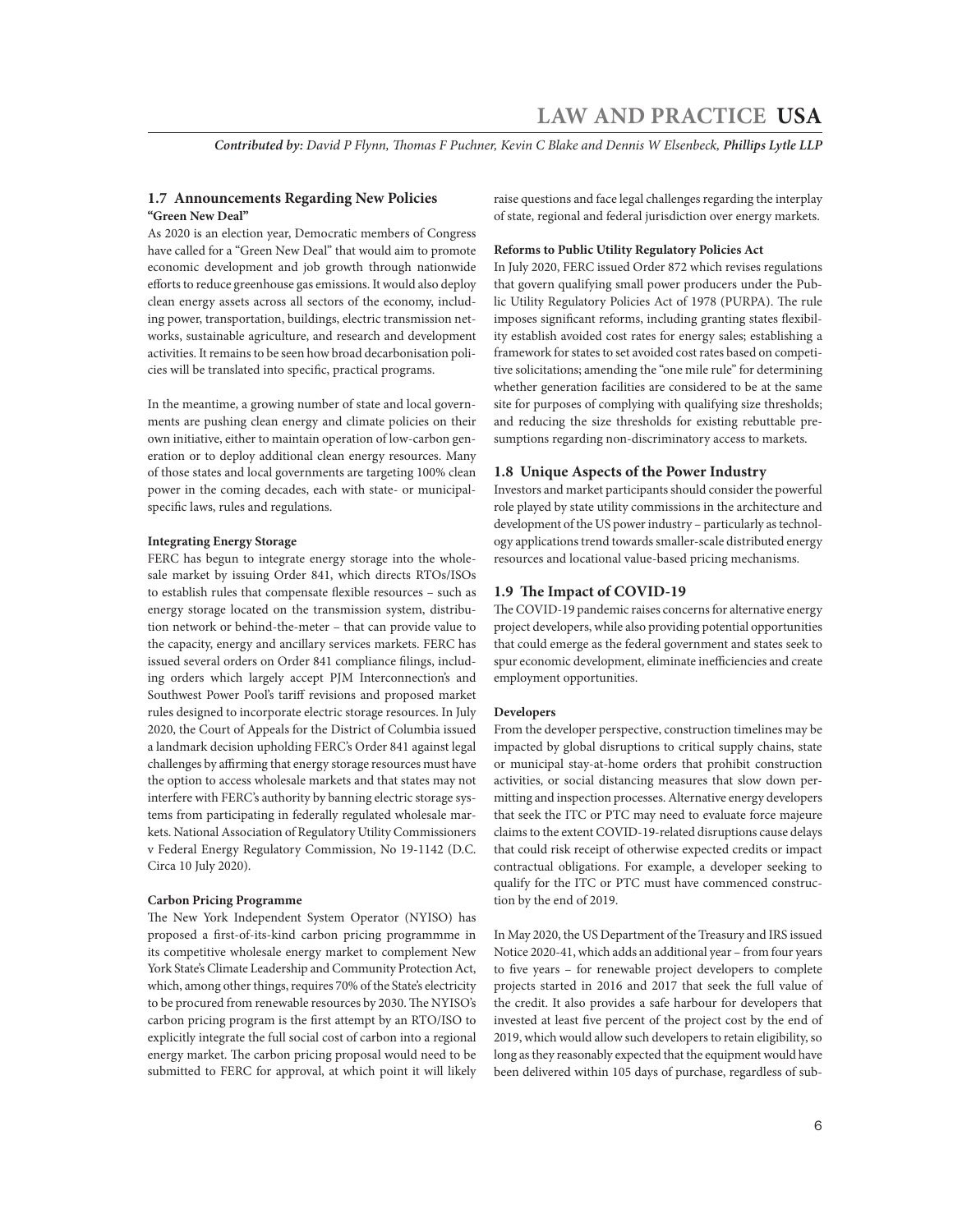*Contributed by: David P Flynn, Thomas F Puchner, Kevin C Blake and Dennis W Elsenbeck, Phillips Lytle LLP* 

sequent events that prevented delivery from occurring on time. Developers will need to evaluate eligibility and conformity with such rules on a project-specific basis, see IRS Notice 2020-41.

# **Federal Level**

At the federal level, the US Congress continues to develop and refine COVID-19 relief and stimulus packages. To date, the alternative energy sector has been largely omitted from receiving explicit and direct incentives or stimulus money. That being said, the COVID-19 pandemic has underscored the value of reliable electric, gas and communications infrastructure as critical networks that enable and facilitate personal, social and business relationships.

As furloughed or unemployed individuals seek new job opportunities, there is an emerging opportunity for governments to develop and support public works and core infrastructure development programs that may provide employment opportunities to help stabilise the market. One example of such a program is the House Democrats' USD760 billion Moving Forward Framework, which calls for investment in core infrastructure projects. Many states have aging transmission and distribution infrastructure, among other things, that could benefit from such programs in a manner that would enhance the ability of the alternative energy sector to identify and develop cost-effective solutions to modernise the power grid.

While some states face budget constraints that may result in scaling back funds otherwise allocated to clean energy programs, at least one state has integrated alternative energy into COVID-19 recovery efforts. On 3 April 2020, New York State passed legislation, creating a new office of renewable energy siting to streamline and accelerate development and construction of renewable energy facilities. It also requires the development of distribution and local transmission system capital plans to accommodate rapid integration of variable renewable energy resources.

# **2. Market Structure, Supply and Pricing**

# **2.1 Structure of the Wholesale Electricity Market**

The wholesale electricity market is regulated by FERC, an independent regulatory agency within the US Department of Energy, which implements the FPA, NGA, NGPA and EPAct, among other statutes governing the utility industry. According to Section 201 of the FPA, the wholesale market encompasses all sales of electric energy made to any person for resale (16 U.S.C. Section 824). The FPA requires that all rates for wholesale sales of electric energy in interstate commerce be just and reasonable and not unduly discriminatory or preferential.

# **Setting Wholesale Rates**

FERC oversees three methods for setting wholesale rates. First, Section 205 of the FPA, codified at 16 U.S.C. Section 824(d), requires public utilities to file their rates with the Commission.

Second, Section 206 of the FPA, codified at 16 U.S.C. Section 824(e), empowers FERC to, upon complaint or its own investigation, fix a new rate based on the cost of service when it determines that the existing rate is not just and reasonable or is unduly discriminatory or preferential; see www.gpo.gov.

A third method of rate-setting in wholesale markets is by an avoided cost under PURPA. Under PURPA, certain co-generation and small power production facilities that meet specific operating and ownership standards may become qualified facilities, and their power output must be purchased by an electricity utility. An avoided cost is the cost of the power purchased from the qualifying facility that is lower than the cost of the energy that the buying utility would generate itself or purchase from another source. Qualifying facilities are determined by FERC and are commonly limited to sources whose primary energy source is wind, hydro, solar, biomass, thermal or waste resources. These types of wholesale sales receive special rates and regulatory treatment by FERC.

### *Bilateral contracts*

Wholesale rates can also be set by the marketplace through bilateral contracts or power purchase agreements. Before an entity can make sales at such market-based rates, they must obtain market-based rate authority from FERC upon demonstration that the parties lack market power. FERC will review wholesale contracts to ensure that there is adequate competition in the wholesale market guaranteeing that contracts were freely negotiated. FERC also engages in oversight over wholesale markets by regulating the terms and conditions of wholesale market sales under FPA sections 205 and 206.

The US wholesale market is comprised of seven regional, centralised markets called RTOs and ISOs (collectively, RTOs/ ISOs), and a patchwork of decentralised geographic areas that operate outside of a defined centralised operating authority.

# **RTOs/ISOs**

FERC has encouraged creation of RTOs/ISOs, which have operational control, but not ownership, of transmission assets necessary to administer the wholesale markets. RTOs/ISOs are required to, among other things, maintain operation of the grid, and are subject to enforcement by the NERC (North American Electric Reliability Corporation), which is the FERC-designated electric reliability organisation of the USA The seven RTOs/ ISOs serve two-thirds of the USA. Certain states in the South, Mountain West and Northwest did not join an RTO/ISO and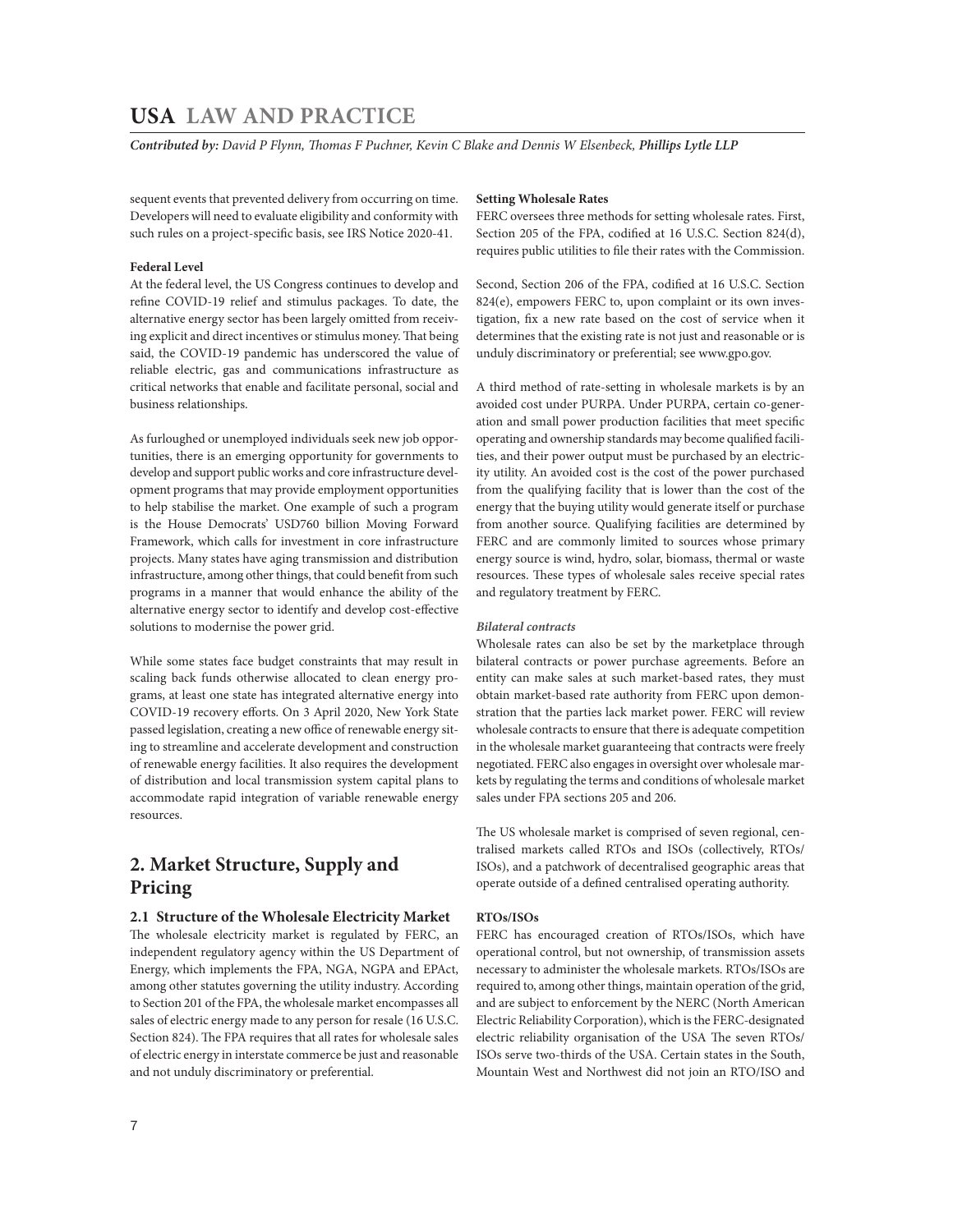*Contributed by: David P Flynn, Thomas F Puchner, Kevin C Blake and Dennis W Elsenbeck, Phillips Lytle LLP*

continue to operate independently of the RTO/ISO wholesale markets in individual utility control areas where wholesale sales are made on a competitive basis primarily by power purchase agreements and bilateral contracts. The utilities in these control areas remain subject to certain aspects of FERC's jurisdiction, and individual control area operators must co-ordinate amongst themselves to ensure region-wide service reliability. Certain service jurisdictions located in regions not within RTO/ ISO regions have recently joined a quasi-RTO/ISO wholesale market called the Energy Imbalance Market.

In the seven RTO/ISO regions, wholesale prices are set by the centralised market using locational marginal pricing (LMP). LMP sets the marginal cost of energy for certain locations (or nodes) based on the operational characteristics of the nodal transmission system itself, incorporating the financial value of congestion, energy losses and the actual energy being transmitted. Security-constrained economic dispatch ensures least-cost energy is provided to each node by dispatching resources based on operational, reserve and transmission constraints to address reliability and system needs.

### *Sales outside the wholesale market*

RTOs/ISOs also run capacity markets outside the traditional wholesale energy market to ensure reliable service through competitive auctions for capacity reserves. In capacity markets, generators will submit bids one year or more in advance to be paid for their willingness to provide electricity at any time within the year. This is done to ensure that there are generators and adequate capacity available at peak demand.

Certain sales within RTOs/ISOs may be made on a cost-ofservice basis in limited circumstances where competition does not provide adequate price signals, or in non-RTO/ISO regions where a seller may not have market-based rate authority and thus, must provide power under FERC-regulated prices.

### **2.2 Imports and Exports of Electricity**

Transmission of electricity to a foreign country is regulated by FERC under Section 202(e) of the FPA (16 U.S.C. Section 824a(e)). Upon application, the Commission may grant an order to authorise the requested exportation of electric energy. The Department of Energy has authority over emergency authorisations of electricity transmission; see 16 U.S.C. Section 824a(c). Further, the Department of Energy oversees and is responsible for granting authorisation of importation and exportation of natural gas.

Electricity imported from a foreign country is not regulated by FERC or the Department of Energy, but by the state within which the importing facility is located; see 16 U.S.C. Section 824a(f).

In 2017, the USA imported a combined total of 65 million MWh (megawatt hours) of electricity from Canada and Mexico. Of that total, approximately 9% of that electricity came from Mexico, and 91% from Canada. Meanwhile, the USA exported a total of 9 million MWh of electricity to Mexico and Canada in 2017. Of that total, 65% was exported to Mexico and 35% to Canada. In 2018, the USA imported about 3.6% of its total annual electric energy consumption. For more information, see US Energy Information Administration (EIA).

### **2.3 Supply Mix for the Entire Market**

The EIA estimates that, in 2019, approximately 4,118 billion kilowatt hours (kWh) of electricity was generated by utilityscale power plants of at least 1 MW in capacity, of which approximately 63% came from fossil fuels, with 20% from nuclear energy and 18% from renewable energy sources. An additional 35 billion kWh was generated in 2019 by small-scale solar photovoltaic systems under 1 MW capacity. The following is the relative contribution of each utility-scale fuel source to US electricity generation (see EIA):

- Natural gas: 38.4%;
- Coal: 23.5%;
- Nuclear: 19.7%;
- Renewable energy (total): 17.5% (comprised of 6.6% hydropower; 7.3% wind; 1.8% solar; 1.4% biomass; 0.4% geothermal).

According to the EIA's 2020 Annual Energy Outlook, renewable energy is forecast to account for 38% of electricity by 2050.

# **2.4 Principal Laws Governing Market Concentration Limits**

The wholesale market concentration of electricity supply is regulated by a number of federal government agencies, principally FERC. FERC ensures competition in wholesale markets through, among other things, screening and authorising market participants that seek to make wholesale sales of energy, capacity and ancillary services at market-based rates. Negotiated rates will only be upheld if neither party has market power – the ability of one party to set prices above competitive rates due to their unilateral or coordinated ability to leverage undue influence on the market.

Market participants seeking market-based rate (MBR) authorisation must file an application and receive approval from FERC, which may be granted if the applicant can demonstrate that it lacks, or has adequately mitigated, horizontal and vertical market power. FERC, has adopted two screens for determining whether a party has horizontal market power: a pivotal supplier screen and a market share screen. Applicants that pass both screens are presumed to not have significant market power.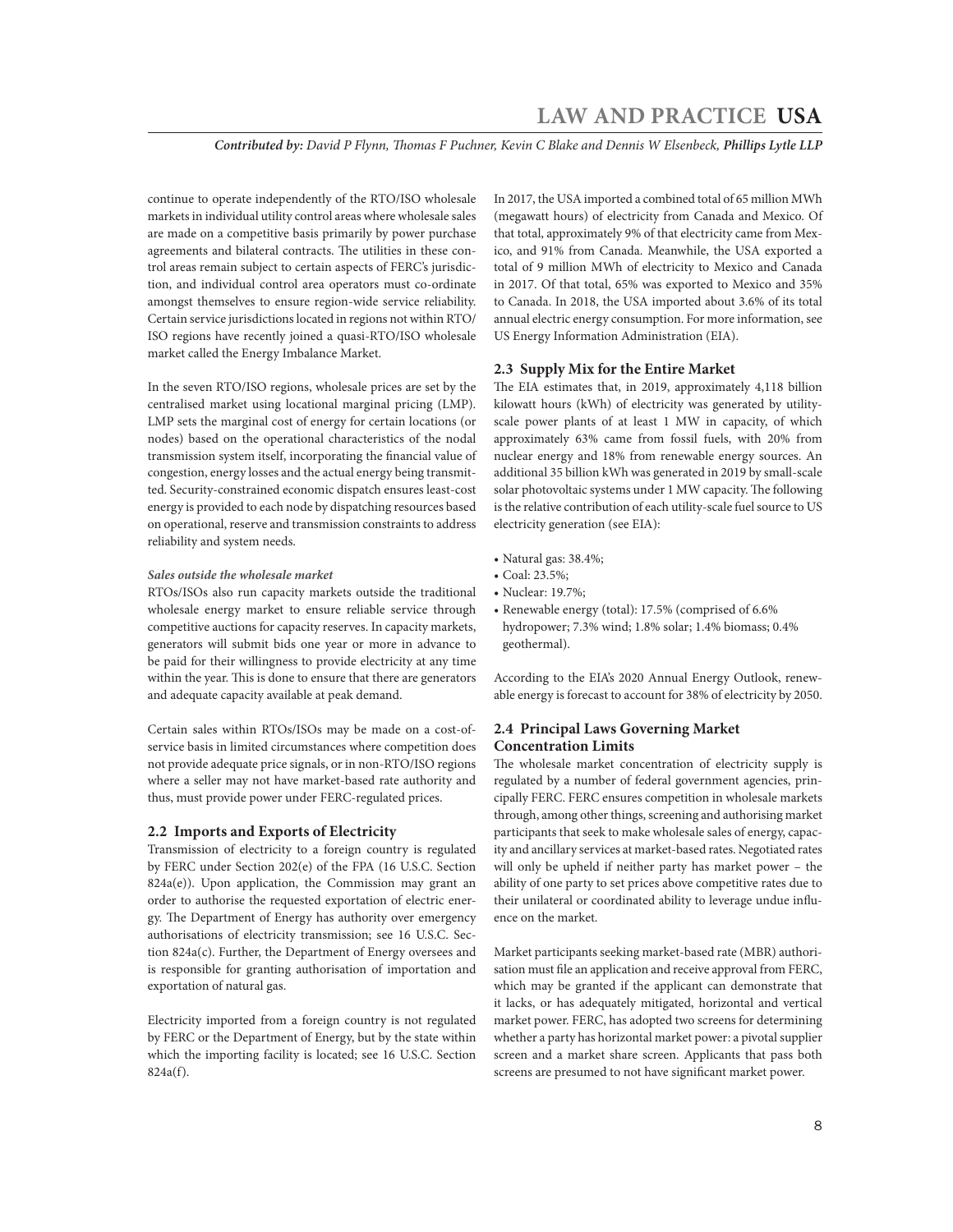*Contributed by: David P Flynn, Thomas F Puchner, Kevin C Blake and Dennis W Elsenbeck, Phillips Lytle LLP* 

Applicants that fail one or both screens are presumed to have significant market power, but may rebut that presumption through mitigation efforts or by providing a Delivered Price Test analysis. FERC Order 861 recently revised the requirements applicable to MBR sellers in certain RTO/ISO markets, allowing a seller to forego submittal of indicative screens by indicating compliance with FERC-approved market monitoring measures adopted by RTOs/ISOs. FERC also announced the creation of a new regional database to track MBR sellers' affiliates and owners that will rely on new data collection requirements implemented pursuant to Order 860.

# **Pivotal Supplier Screen**

The pivotal supplier screen is used to determine whether a supplier is pivotal to the market. A supplier passes the pivotal supplier screen if its uncommitted capacity is less than the net uncommitted capacity in the market. In other words, this screen asks whether capacity from other entities, including imports, will be sufficient to meet wholesale demand in the market absent influence from the party being screened. The market share screen calculates a supplier's share of uncommitted capacity in the wholesale market, and if the supplier's share of uncommitted capacity exceeds 20% of the uncommitted capacity of the entire market, the supplier fails the screen and is deemed to have market power.

### **FERC Regulations**

Market-based rate sellers must also demonstrate that they do not have vertical market power. FERC has determined that when an applicant owns, operates or controls transmission facilities, a FERC-approved Open Access Transmission Tariff (OATT) adequately mitigates vertical market power. As such, a market-based rate applicant must either be bound by a FERCapproved OATT or receive waiver of the OATT requirement, and certify that it has and will not create barriers to entry into the relevant market in order to demonstrate a lack of vertical market power.

FERC also regulates wholesale market concentration by overseeing mergers and acquisitions of public utilities to ensure that the merger's effect on competition, rates, regulation and crosssubsidisation is consistent with the public interest. Section 203 of the FPA mandates that public utility mergers, consolidations, acquisitions, sales and leases be authorised by the Commission. Certain transactions are only subject to FERC authorisation if in excess of USD10 million; 16 U.S.C. Section 824b.

Pursuant to the EPAct, when ensuring that a transaction is consistent with the public interest, FERC must also ensure that a proposed transaction will not cross-subsidise any non-utility or associated company, or that such cross-subsidisation is consistent with the public interest.

# **Herfindahl-Hirschman Index**

FERC relies on the Herfindahl-Hirschman Index (HHI) – a commonly accepted measure of market concentration – to determine whether the proposed transaction will increase market concentration to exceed the relevant market's threshold concentration levels. To determine when a merger and acquisition transaction will have an anti-competitive effect – or increase market concentration above acceptable levels – FERC uses the HHI and its Merger Policy Statement (MPS), issued in 1996, to analyse the transaction. Used across industries, the HHI is a widely accepted measure of market concentration, calculated by squaring the market share of each firm competing in a given market, and summing the results. The MPS articulates methods for further computing market concentration, identifies safe harbour concentration levels and outlines the methods to be undertaken if a transaction failed either screen, see related guidelines.

# **DOJ Reviews and State Commissions**

Energy industry mergers and acquisitions are also subject to review by the Department of Justice (DOJ) and the Federal Trade Commission (FTC). While FERC's review of mergers and acquisitions is a relatively straightforward public interest inquiry, the DOJ and FTC will typically follow their 2010 Horizontal Merger Guidelines (HMG) for a more complex analysis. DOJ and FTC authorisation may still be required upon FERC's approval of a transaction, see related guidelines.

State utility commissions may also have jurisdiction to review public utility merger and acquisition transactions. However, instead of focusing on the wholesale market, their review focuses on the impact on retail rates and the public interest.

# **2.5 Agency Conducting Surveillance to Detect Anti-competitive Behaviour**

The EPAct significantly augmented FERC's authority to prohibit market manipulation, anti-competitive behaviour, and fraud. FERC remains the primary authority overseeing competition in the wholesale electricity markets, while a variety of other federal agencies, such as FTC or DOJ, may also have jurisdiction over electricity market participants, particularly over antitrust violations and criminal behaviour, as part of their generalised authority to regulate anti-competitive behaviour across a variety of market sectors in the USA.

# **Manipulation and Deception**

In the EPAct, Congress enhanced and added sections to the FPA, NGA and NGPA, which prohibit manipulative or deceptive practices and provided for maximum civil penalties of USD1 million per day, per violation of rules, regulations and orders issued under those acts. It also expanded FERC's authority with respect to anti-competitive behaviour by expressly prohibiting fraudulent or manipulative acts by "any entity" in the sale or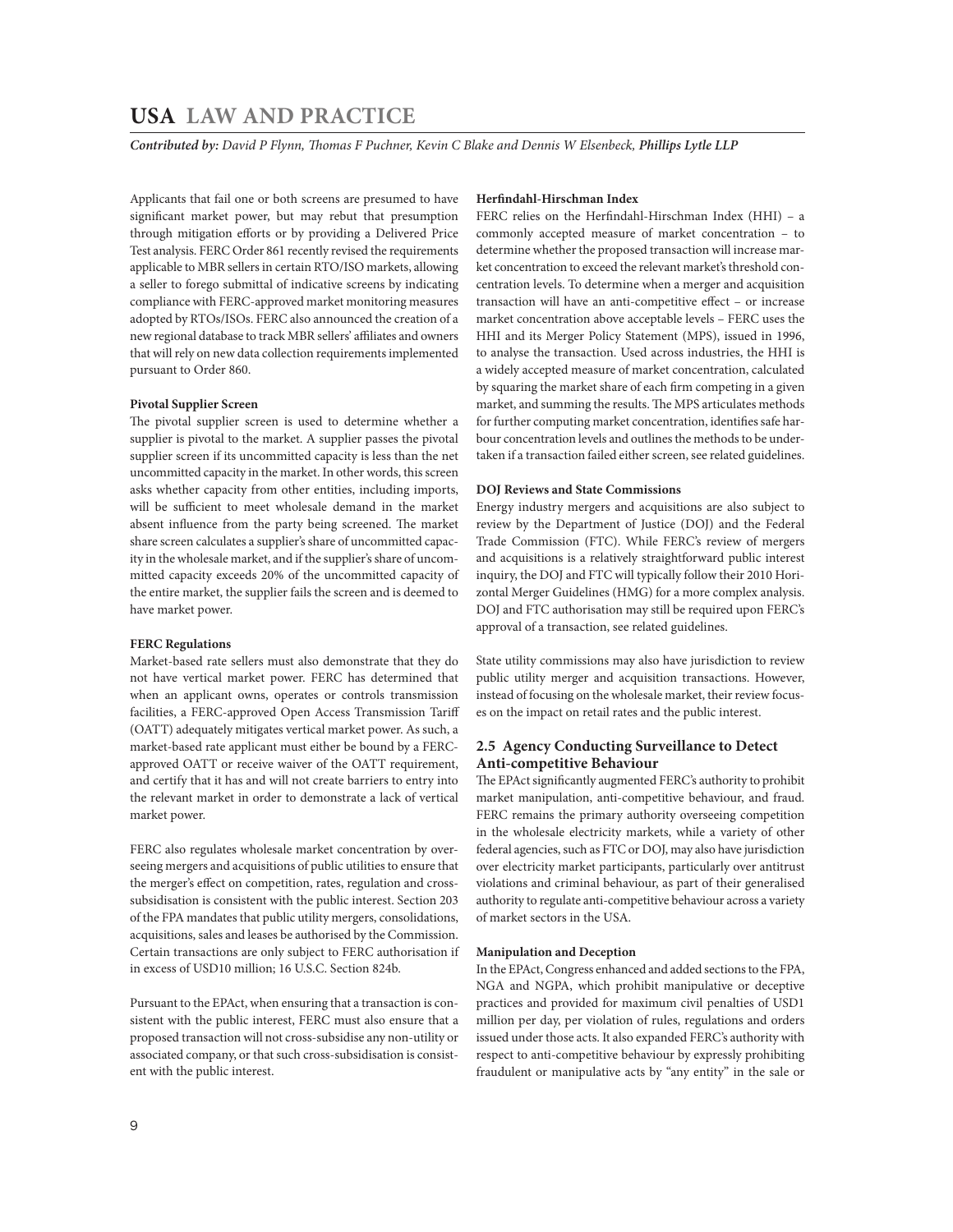*Contributed by: David P Flynn, Thomas F Puchner, Kevin C Blake and Dennis W Elsenbeck, Phillips Lytle LLP*

purchase of electric energy or sale or purchase of transmission services – not merely entities providing service under FERCapproved market-based rate authority; see 16 U.S.C. Section 824v. The EPAct also expanded the scope of criminal provisions provided in the FPA and NGA by increasing the maximum fines and imprisonment sentences when FERC refers a case to DOJ to pursue a criminal prosecution.

FERC implemented its authority under the EPAct by promulgating the Anti-Manipulation Rule in Order No 670 in 2006. The Anti-Manipulation Rule broadly defines market manipulation to include conduct such as:

- using or employing any device, scheme or artifice to defraud;
- making untrue statements or omitting to state material facts; or
- engaging in any act, practice or course of business that would operate as fraud or deceit upon another entity – see 16 U.S.C. Section 824v.

For market surveillance and enforcement, FERC has an Office of Enforcement (OE), which is comprised of scientists, engineers, attorneys, auditors, financial analysts and energy analysts. The OE has four divisions: the Division of Investigations; the Division of Audits and Accounting; the Division of Energy Market Oversight; and the Division of Analytics and Surveillance. Each division oversees a variety of functions, including ensuring compliance from market participants, initiating and executing investigations, providing warning of vulnerable market conditions, maintaining an Enforcement Hotline to informally resolve disputes, and advising the Commission on enforcement and compliance issues.

# **Ensuring Competitive Markets**

Further, ISOs and RTOs have a significant role in ensuring competitive wholesale electricity markets by employing market monitors to detect market manipulation. Each ISO/RTO has approved of Market Monitoring Plans, which implement a variety of activities designed to assess and improve wholesale electricity market competition. Similar to the functions of FERC's OE, RTO/ISO monitoring system functions include monitoring and ensuring compliance with market rules and procedures; gathering data; evaluating and reporting on market performance; proposing rule changes to improve market operation and performance; and, in some cases, employing mitigation measures and sanctions where authorised. Strengthening the role of these market monitors, under 18 C.F.R. Section 35.41(b), market participants must provide accurate information, and must not submit false or misleading information or omit material information to market monitors.

For additional guidance on FERC's Anti-Manipulation Rule, see FERC Order No 670.

# **3. Climate Change Laws and Alternative Energy**

# **3.1 Principal Climate Change Laws and/or Policies**

While the USA lacks a unified comprehensive federal approach to climate change, a number of federal and state laws and programmes are directed at limiting carbon emissions and advancing clean energy deployment. Holistic, market-based approaches to address climate change at the federal level have been debated for decades, but have not been adopted.

In the USA, Congress has the authority to address climate change through legislation and appropriation of funds, while the executive branch implements existing law through regulation and development of programmes. The primary federal laws regulating aspects of climate change and the power industry are the Clean Air Act (CAA) (42 U.S.C. Section 7401), the EPAct, the Consolidated Appropriations Act of 2016 and the Energy Independence and Security Act (42 U.S.C. Section 152).

### **The Clean Air Act**

The CAA was enacted by Congress to protect the public health and welfare from a number of common air pollutants that come from a variety of pollution sources, such as industrial manufacturing, vehicles and electricity consumption. The CAA requires the EPA to implement rules and regulations to reduce the emission of such air pollutants, including carbon dioxide and methane. The EPAct regulates energy production in the USA, including renewable energy, energy efficiency, nuclear energy and security matters, oil and gas, and electricity.

Significantly, the EPAct provides tax incentives and loan guarantees on infrastructure development for particular energy sources.

## **The Consolidated Appropriations Act**

The Consolidated Appropriations Act of 2016 retroactively reinstated and extended several renewable energy tax incentives for certain renewable sources, including the Production Tax Credit (PTC) and Investment Tax Credit (ITC).

# **The Energy Independence and Security Act**

The Energy Independence and Security Act of 2007 was enacted with the goal of improving vehicle fuel economy and reducing US petroleum dependence by increasing renewable energy fuel sources. Among other things, the Energy Independence and Security Act: provides for funding research in renewable energy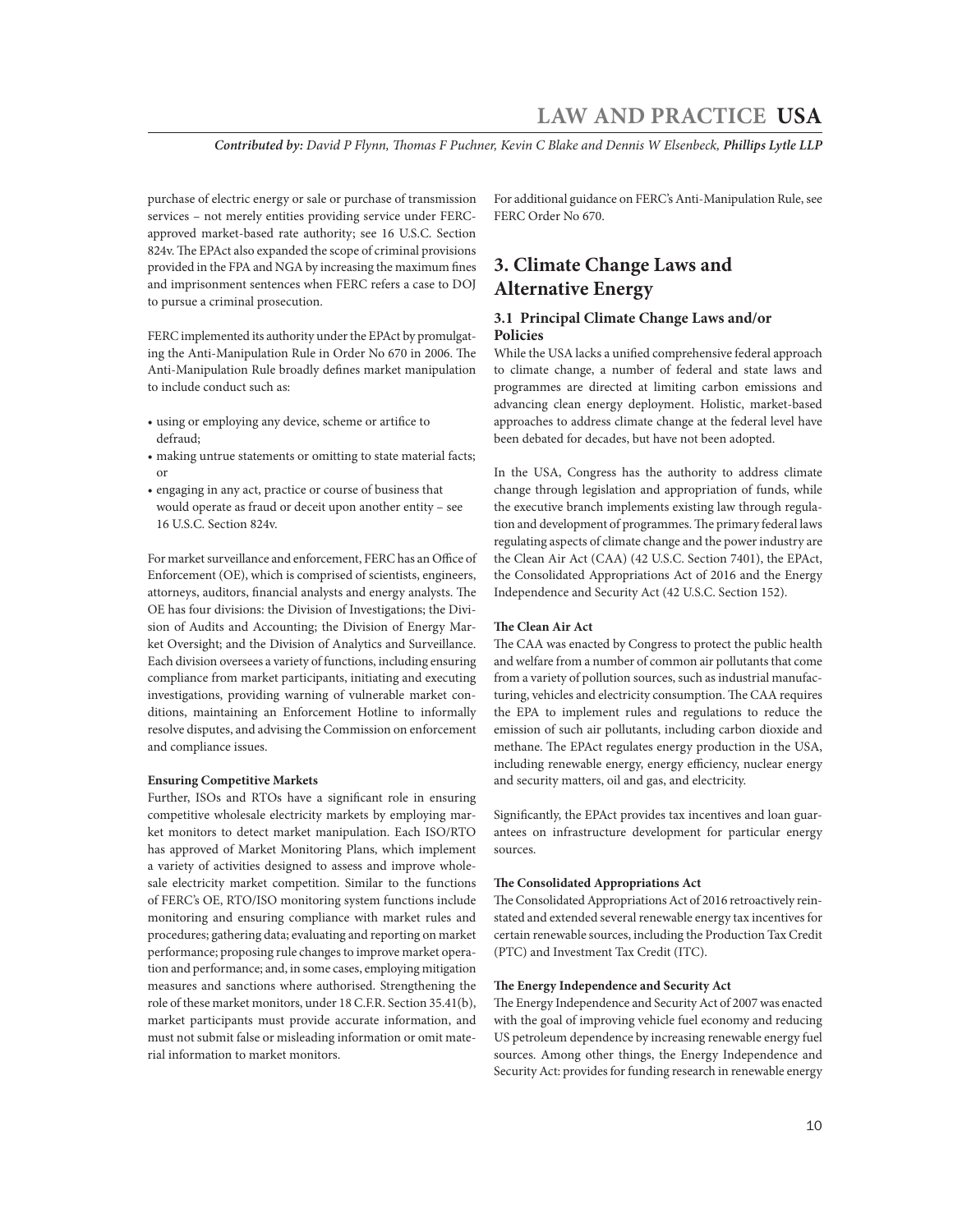*Contributed by: David P Flynn, Thomas F Puchner, Kevin C Blake and Dennis W Elsenbeck, Phillips Lytle LLP* 

and carbon capture technologies; implements a biomass fuel standard; and mandates an increase in energy efficiency of new buildings, products and vehicles.

## **State Legislation**

In the absence of a comprehensive federal climate change policy, a number of individual states have enacted legislation aimed at curbing greenhouse gas emissions and advancing clean energy deployment. Over 30 states have adopted legislation with the goal of addressing climate change. While each state takes a different approach, many have generally taken a market-based or performance-standard approach.

Current state legislation includes greenhouse gas emission targets, carbon pricing such as cap and trade policies, electricity portfolio standards, energy efficiency and decoupling policies, and transportation policies such as low-carbon fuel standards. Some states have grouped together in co-operative agreements, such as the Regional Greenhouse Gas Initiative (RGGI), wherein carbon emissions from fossil power plants 25 MW or larger are capped and traded in regional carbon allowance markets.

### **International Agreements**

In addition to state and federal regulations affecting climate change, the USA has signed a number of international agreements that seek to address climate change. The latest in a series of international agreements on climate change, within the United Nations Framework Convention on Climate Change, is the Paris Agreement of 2015 (Paris Agreement). Pursuant to the Paris Agreement, the USA set targets to reduce greenhouse gas emissions to 17% below 2005 greenhouse gas levels by 2020, and 28% below 2005 levels by 2025.

# **3.2 Principal Laws and/or Policies Relating to the Early Retirement of Carbon-Based Generation**

In 2015, the Obama administration's EPA promulgated the CPP, which leveraged EPA's authority under the CAA to establish greenhouse gas emission reduction targets for each state and would have required each state to promulgate a state-specific plan to meet its target. However, in February 2016, a divided Supreme Court issued a rare stay on the implementation of the CPP and in June 2019, the EPA, under the Trump administration, replaced the CPP with the ACE. ACE provides states with new emission guidelines for developing performance standards on carbon emission reduction from existing coal-fired electric generators. While the CPP would have set emissions caps for each state, ACE takes a narrower approach by recommending efficiency improvements for individual power plants.

# **State Legislation**

At the state level, various forms of legislation have been implemented to address carbon emissions and encourage early retirement of carbon-based generation. A number of states have entered into a RGGI, a market-based initiative to cap and reduce the power sector's carbon emissions. Based on the RGGI Model Rule, each participating state has a Budget Trading Program comprised of carbon emissions limits and allowance auctions.

In RGGI states, fossil-fuel-fired electric generators that have a capacity of 25 MW or greater must hold allowances equal to that of their carbon emissions for a three-year period. Each year, the carbon emission allowance cap is reduced by 3% until 2020. Post-2020 cap levels have been established in RGGI's Model Rule Amendments. The proceeds from allowance auctions are invested in energy efficiency and renewable energy resources.

While RGGI rules only apply to electric generating facilities, California has a similar programme that applies to a broader range of carbon-emitting facilities.

### *Market legislation*

Another market-based state legislative approach to reducing carbon emissions is demand-side management (DSM) and/or non-wires alternatives (NWA) programmes. These programmes are designed to encourage electric utility consumers to modify their electricity consumption patterns. DSM can reduce peak demand and smooth load curves to decrease reliance on fossilfuel-fired electric generators, while NWAs can defer or replace the need for traditional utility investments.

### **Facility Retirement Rules**

Additionally, RTOs and ISOs have rules regarding the retirement of generating facilities. Facilities necessary for reliability are not retired before the loss of electric energy can be replaced. There are several considerations that go into retiring a generation facility, including the age of the generating unit, capital and operating costs, market conditions, environmental restrictions and compliance costs.

While FERC does not have authority over the retirement of most generation facilities, the Commission does mandate reliability standards under FPA Section 215; see 16 U.S.C. Section 824o. As such, RTOs and ISOs must assess the reliability of a retiring generating facility, and if applicable, can compensate units that are required to run past their preferred retirement date through reliability-must-run contracts.

# **3.3 Principal Law and/or Policies to Encourage the Development of Alternative Energy Sources The ICT and the PTC**

The most significant federal incentives that encourage alternative energy development are the ITC and the PTC. As amended by the Consolidated Appropriations Act of 2015, the ITC provides a 30% tax credit for solar technologies, fuel cells and small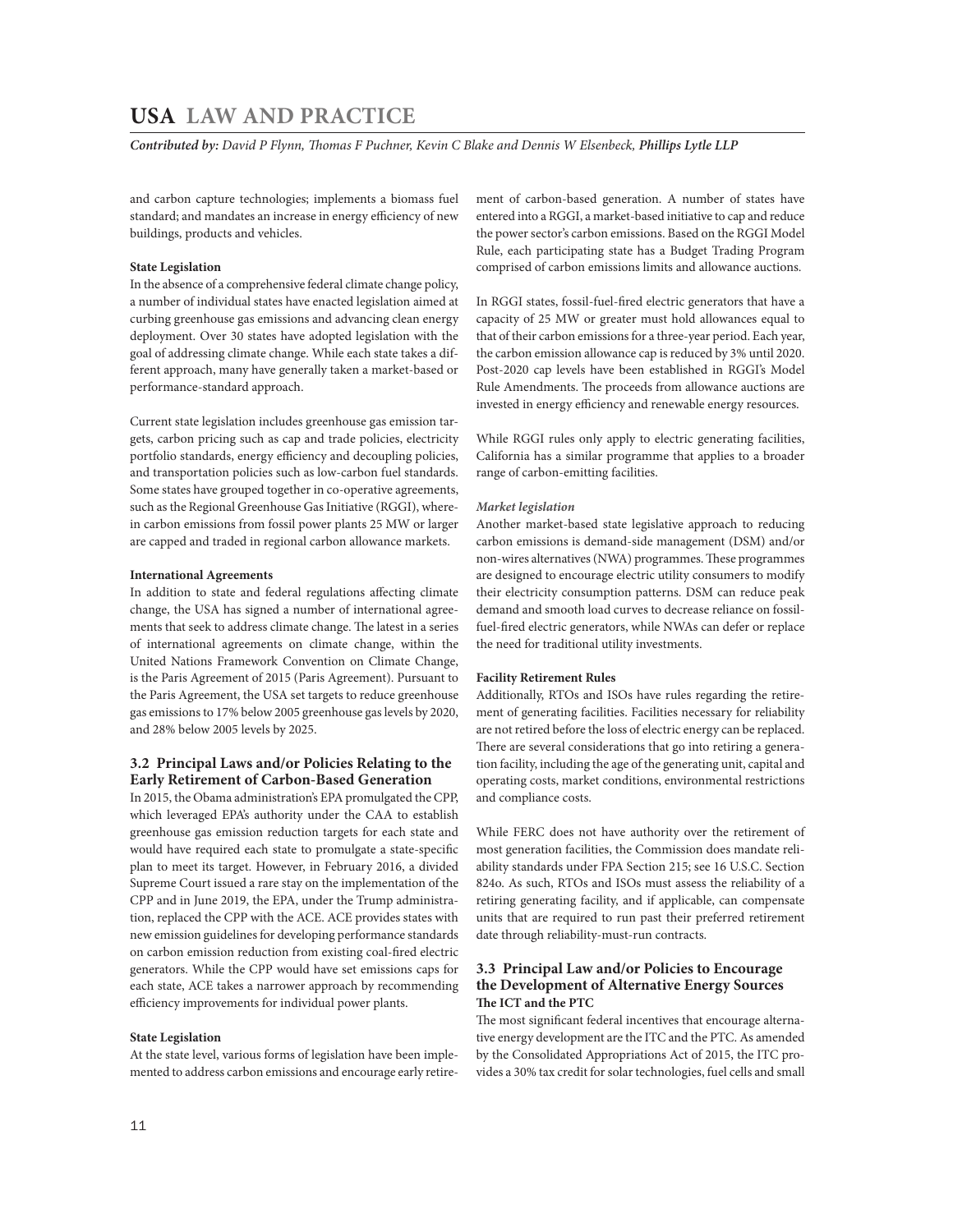*Contributed by: David P Flynn, Thomas F Puchner, Kevin C Blake and Dennis W Elsenbeck, Phillips Lytle LLP*

wind turbines installed on residential and commercial properties. The ITC also provides a 10% tax credit for installed geothermal, microturbines, and combined heat and power systems.

The PTC provides a tax credit for electricity generated by qualified energy resources and sold by the taxpayer to an unrelated person.

For wind, geothermal, closed-loop biomass and solar systems not also claiming the ITC, the tax credit is USD0.023 per kWh, and for other eligible technologies is USD0.012 per kWh. These rates are administrated by the Internal Revenue Service, and are adjusted for inflation based on 1993's USD0.015 per kWh rate. The percentage tax credit available under the ITC is being reduced annually.

While the PTC provides credits based on the amount of energy generated by qualifying facilities, the ITC credits are based on the upfront capital expenses of building and installing qualifying facilities. The PTC originally expired at the end of 2013, but was extended first by the Tax Increase Prevention Act of 2014, then by the Consolidated Appropriations Act of 2016. This allowed PTC-eligible facilities to claim the ITC tax credit in lieu of the PTC through the end of 2016, and the end of 2019 for wind facilities. Based on the technology, the largest tax credit available to developers after 2022 is 22%, and some technologies may no longer qualify for the ITC.

### **Renewable Energy Standards**

Another significant driver of renewable energy deployment are state-enacted Renewable Energy Portfolio Standards (RPS), variations of which have been implemented by 36 states plus the District of Columbia, for example, see New York, California, and Vermont. An RPS is a state mandate requiring that a particular percentage of energy supply to retail customers be from renewable energy sources. The elements of an RPS programme vary by state as to which resources are eligible, how retail sales are measured, which types of utilities are subject to the mandate, whether there are cost caps to limit customer bill impact, and so on.

Utilities subject to RPS mandates may either build qualifying renewable energy generation, purchase RECs, or pay alternative compliance payments and/or penalties. A growing number of states have recently enacted legislation creating ZEC programmes in which subsidies are provided to non-economic nuclear generation units. While structurally different depending on the state, ZEC programmes are generally closed markets in which ZECs are assigned to particular nuclear generating facilities to provide a stable income stream rather than to incentivise build-out of alternative energy resources.

# **PACE Programmes**

Property-assessed clean energy (PACE) programmes are another model for innovative renewable energy financing. PACE programmes are created by cities or counties that designate a financing district, whereby property owners may voluntarily sign up for financing to install energy projects or make renewable energy improvements on their property. PACE financing allows property owners to make improvements without large upfront expenses.

Property owners gradually repay improvement or installation costs over a set period of time, which are secured by the property itself and paid as an addition to the property owner's tax bills. Repercussions for non-payment are the same as those for failure to pay property taxes, and any subsequent owner to the land must be willing to fulfil the obligations of the property owner upon sale or transfer of the land. For further information on PACE programs, see the Department of Energy's Office of Energy Efficiency and Renewable Energy.

# **4. Generation**

# **4.1 Principal Laws Governing the Construction and Operation of Generation Facilities**

The system of laws applicable to the construction and operation of generation facilities varies depending on the type of facility and its location. For the purposes of this discussion, distinction is drawn between offshore facilities and onshore facilities.

# **Onshore Generation Facilities**

State law will be the primary authority for the construction and operation of onshore generation facilities. Applicable laws generally take the form of:

- public utility law regulatory authorities;
- local/state permitting laws; and
- state environmental review laws.

In the first category, some states require that electric generating facilities obtain a Certificate of Public Convenience and Necessity (CPCN) or similar approval for generating facilities prior to construction and operation under the state's public utility laws.

In the second category, local permitting may be required from the municipality where a facility will be sited in the form of a special use permit or similar approval under local zoning laws. In some states, permitting is governed by a centralised ("onestop") siting board that may supersede some or all local permitting authorities. These are intended to streamline the permitting review process.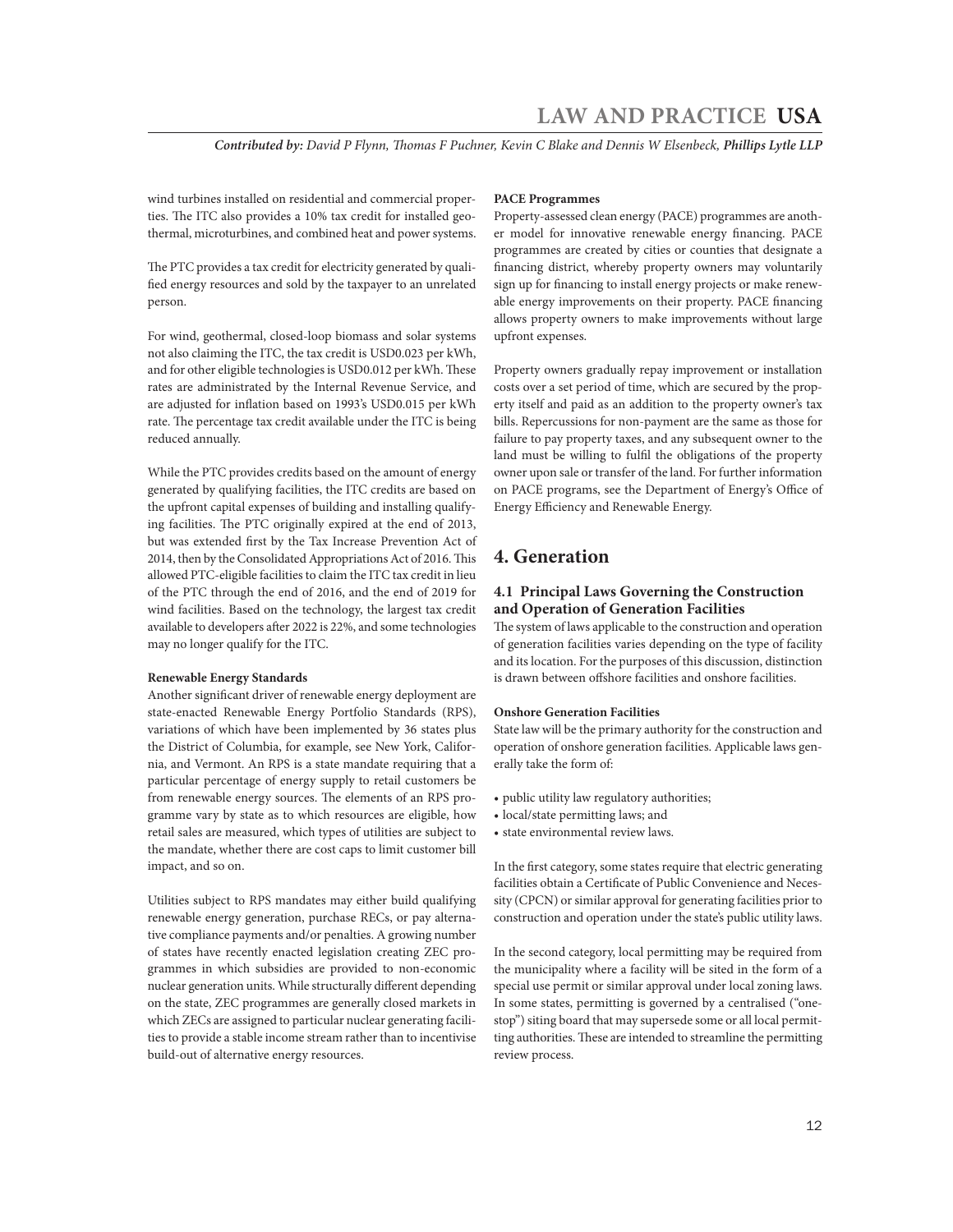*Contributed by: David P Flynn, Thomas F Puchner, Kevin C Blake and Dennis W Elsenbeck, Phillips Lytle LLP* 

In the third category, various state environmental review acts (or mini-NEPAs) apply, which generally resemble the federal NEPA. If a federal permit is involved and the project may result in discharge into waters of the USA, a Clean Water Act (CWA) Section 401 Water Quality Certification will be necessary.

# *Federal authority*

Projects may also implicate federal authority. Specifically, where onshore projects involve federal lands, authorisation from the United States Department of Interior (DOI), Bureau of Land Management (BLM) or United States Forest Service may be required. Depending on potential impacts, involvement by various consulting agencies may be necessary under the Endangered Species Act, Migratory Bird Treaty Act, Bald and Golden Eagle Protection Act, and the Clean Water Act. Where federal action is involved, environmental review under NEPA will also be necessary.

# **Offshore Generation Facilities**

Offshore generation facilities are routinely being proposed in the offshore areas of coastal states throughout the country. The Block Island Wind Farm – the country's first offshore wind farm – began operating off Rhode Island in 2016. The applicable laws for offshore facilities can be divided based on whether they are proposed for federal waters or state waters.

Pursuant to the Submerged Lands Act of 1953, 43 U.S.C. Section 1301 et seq, states regulate coastal waters in the areas within three miles from shore. Federal regulatory authority is applied beyond that point to the limits of the USA's jurisdiction. Section 388 of the EPAct gave the US Secretary of the Interior authority over offshore renewable energy facilities (including all energy resources other than oil and gas and minerals) in federal waters. In general, the DOI, Bureau of Ocean Energy Management (BOEM) issues leases, easements and rights of way for renewable energy development in federal waters pursuant to its regulations.

Projects also typically require approval from the United States Army Corps of Engineers under Section 10 of the Rivers and Harbors Act (RHA) (obstructions to navigation in "navigable waters") and Section 404 of the CWA (discharge of dredged or fill material). As with onshore facilities, offshore federal actions that may affect the environment require compliance with NEPA. In some cases, federal agencies have prepared programmatic environmental impact statements that are intended to streamline the environmental review process.

# *State laws*

For offshore facilities within state jurisdiction, construction and operation of renewable generation projects will be governed by applicable state laws, including a state's "mini NEPA", which generally provides for review, analysis and sometimes mitigation of environmental impacts associated with government action. State laws may also provide for the necessary easement, lease or other right to use state-owned land underwater. On the federal side, such projects require federal RHA Section 10/CWA Section 404 permitting (due to installation of facilities in navigable waters), which will also trigger compliance with NEPA. Finally, a CWA Section 401 State Water Quality Certificate will be needed for projects that require RHA Section 10/CWA Section 404 permits.

### **Federal Projects**

For federal projects requiring an environmental impact statement under NEPA, several recent federal streamlining provisions may apply. Executive Order 13807 creates a framework for "One Federal Decision" and sets an average time frame of not more than two years for an EIS process. DOI Secretarial Order 3355, issued in response to Executive Order 13807, sets a page limit of 150 pages (300 for complex projects) and a one-year timeline for EISs. Both orders are broadly applicable to "infrastructure projects", which includes renewable energy.

# **4.2 Regulatory Process for Obtaining All Approvals to Construct and Operate Generation Facilities**

As noted, local, state and federal approvals may be required to construct and operate electric generation facilities. In many states, the applicant will need a CPCN or its equivalent from the state utility commission. As part of the CPCN proceeding, or as a separate process, an applicant will likely be subject to review by a multitude of state agencies and authorities, including the relevant counties and municipalities, drainage districts, state natural and environmental agencies, transportation authorities and cultural heritage preservation offices.

The approval process will vary by state. The CPCN may include authority to exercise eminent domain for the purposes of the project. In some states as noted, a centralised "one-stop" siting board is in place that is intended to streamline the siting approval process. Some projects may include regulatory approvals on the federal side where sited on federal lands or where federal programmes are triggered, such as CWA Section 404 (for discharges of dredged or fill material).

# **4.3 Terms and Conditions Imposed in Approvals to Construct and Operate Generation Facilities**

State, local and federal agency approval of generation facilities is contingent upon the terms and conditions as determined by the applicable agencies in the review process. As discussed previously, a company seeking a generation facility permit must undergo review by numerous authorities, which may include local, state and federal agencies/authorities. During such review,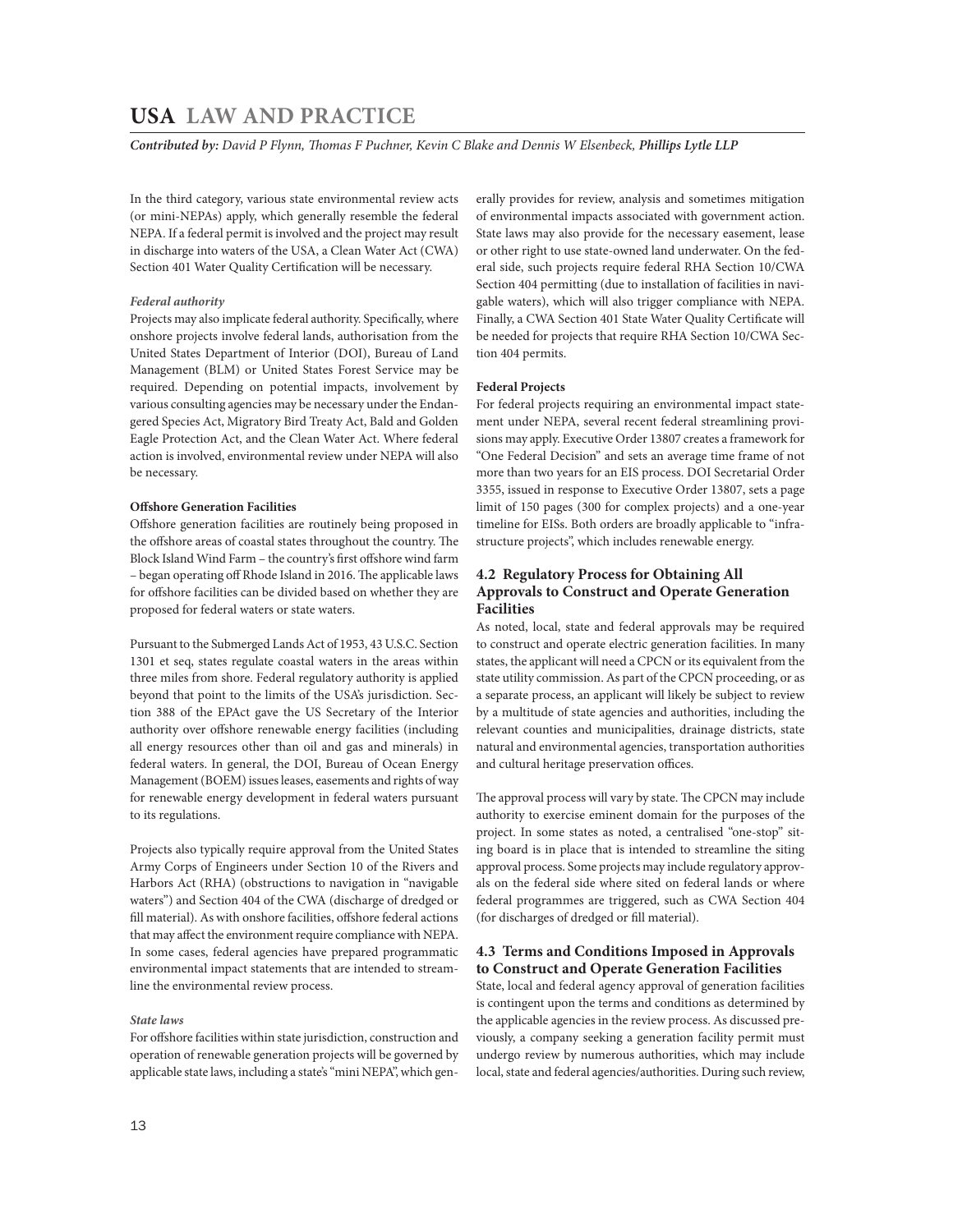*Contributed by: David P Flynn, Thomas F Puchner, Kevin C Blake and Dennis W Elsenbeck, Phillips Lytle LLP*

the applicable authorities often condition their approvals upon certain modifications or considerations intended to bring the proposed project into compliance with the relevant permitting standards, or otherwise reduce impacts that are of concern to the regulators.

# **4.4 Proponent's Eminent Domain, Condemnation or Expropriation Rights**

A CPCN issued by a state public utility commission will often include eminent domain rights to the facility developer under terms and conditions specific to that state and its relevant laws. To act on their eminent domain authority, the developer must provide the landowner with just compensation based on the fair market value of the property being condemned on the date that the eminent domain is exercised. Typically, a court will determine the just compensation value of the condemned property.

# **4.5 Requirements for Decommissioning**

Decommissioning is often included as part of the terms and conditions of approval for generation facilities. The specifics of such requirements and how they are implemented are highly dependent on the local, state or federal authorities involved, and their unique practices. Permitting authorities may require formal decommissioning plans and financial security.

In some cases, decommissioning requirements are applied based on discretionary approval conditions, while in other cases, specific legal requirements for decommissioning may be derived from applicable laws or regulations.

# **5. Transmission**

# **5.1 Regulation of Construction and Operation of Transmission Lines and Associated Facilities 5.1.1 Principal Laws Governing the Construction and Operation of Transmission Facilities**

The US transmission system is comprised of facilities that are privately, publicly, federally or co-operatively owned. While individual states have primary authority over siting and construction of electric transmission lines and their associated facilities, federal authorities are involved in circumstances where a project is located on federal lands, spans multiple states or in certain designated areas.

The EPAct enhanced co-ordination and communication among federal agencies with authority to site electric transmission facilities by, among other things, directing the DOE to co-ordinate all federal authorisations and related environmental reviews needed for siting interstate electric transmission projects; see EPAct 2005 Sction 1221(a), which added Section 216(h) to the

FPA, codified at 16 U.S. Code Section 824p. DOE has authority to identify certain National Interest Electric Transmission Corridors, within which FERC has authority in certain circumstances to grant permits for transmission facility applications. FERC may also grant transmission facility permits when it finds that a state does not have authority to do so, the state commission withholds approval for more than a year after filing, or the facilities to be authorised will provide electric energy transmission in interstate commerce. FERC may grant a permit upon finding that the proposed construction is consistent with the public interest, will reduce congestion, is sound with the national energy policy or will maximise transmission capabilities of existing facilities.

Under the FPA, the Secretary of the DOE has emergency authority to require temporary connections of generation, delivery or transmission electricity facilities that will best meet the emergency and serve the public interest; see 16 U.S.C. Section 824a(c).

# **5.1.2 Regulatory Process for Obtaining Approvals to Construct and Operate Transmission Facilities**

Both state and federal certifications and approvals are generally required to construct and operate electric transmission facilities.

# **State Approval**

Some states may have a pre-filing consultation requirement designed to co-ordinate the review process across multiple agencies. Ultimately, the applicant will generally need to obtain a CPCN, or an equivalent certificate, from the state utility commission. As part of the CPCN proceeding, or as a separate process, an applicant will likely be subject to review by a multitude of state agencies and authorities, including the relevant counties and municipalities, drainage districts, state natural resource and environmental agencies, transportation authorities and cultural heritage preservation offices.

These approval processes will vary by state. The CPCN may include the authority to exercise eminent domain for the purpose of building transmission lines.

### **Federal Approval**

In addition to state permits and authorisations, an applicant will likely need to obtain approval from several federal agencies, including the US Army Corps of Engineers, the Federal Aviation Administration, the US Fish and Wildlife Service, the Department of Agriculture, the Department of Commerce, the Department of Defense, the DOE, the EPA, the Council on Environmental Quality, the Advisory Council on Historic Preservation, the DOI and FERC. Eight of these federal agen-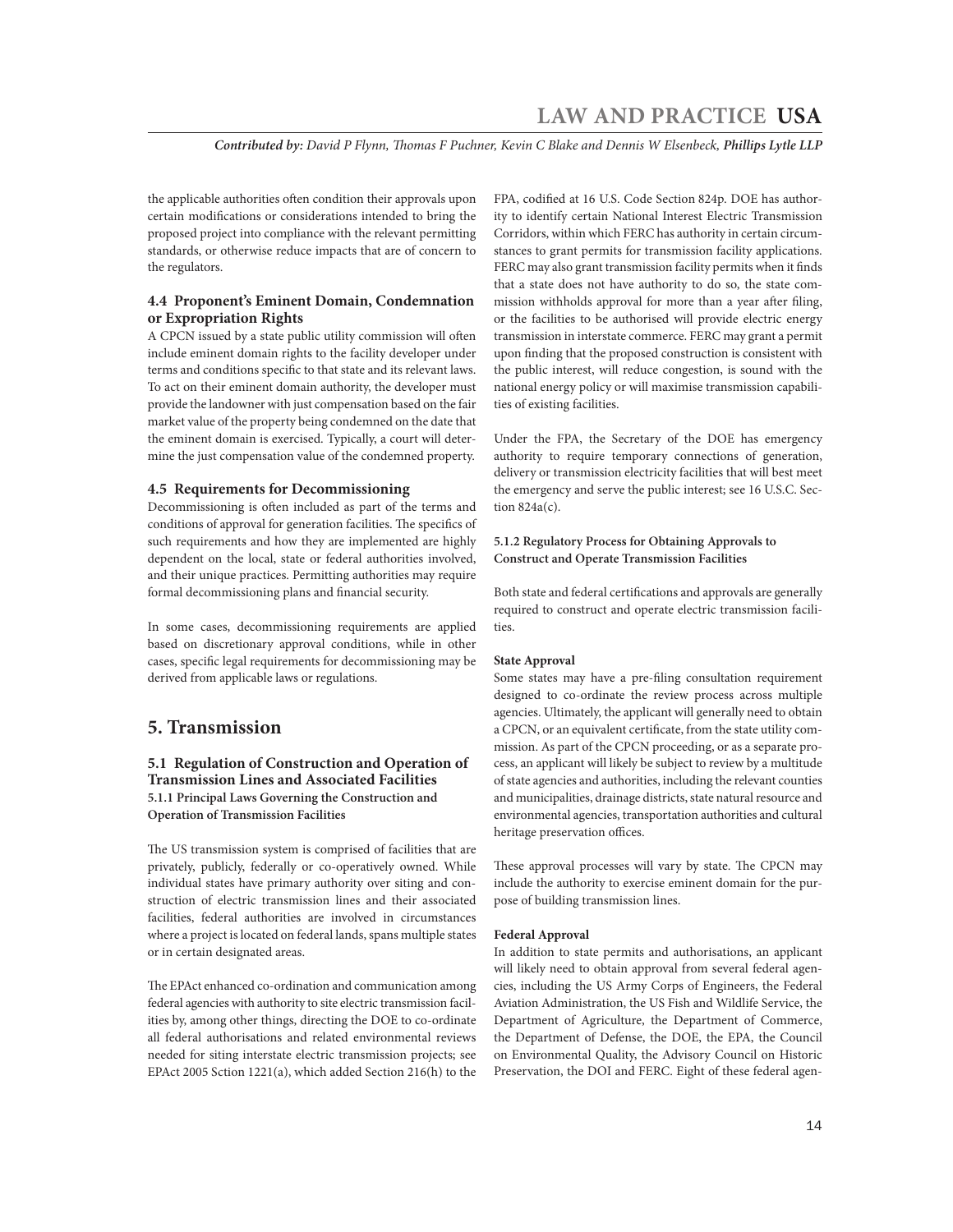*Contributed by: David P Flynn, Thomas F Puchner, Kevin C Blake and Dennis W Elsenbeck, Phillips Lytle LLP* 

cies entered into a Memorandum of Understanding (MOU) in October 2009 to improve co-ordination among project applicants, federal agencies, and states and tribes involved in the siting and permitting process. The MOU designates a "lead agency" as a single point of contact, which will co-ordinate all federal reviews necessary to the approval of the development and siting of the proposed facilities. For more information, see the Department of Energy's Office of Electricity.

# **Permit Review**

When a company's permit application is subject to review by FERC, the company must meet with the Commission's Director of Energy projects to initiate the pre-filing review process. Upon approval from the Director, the Commission will issue a notice of the pre-filing process and the company must implement a Public Participation Plan to identify how it intends to communicate with stakeholders and disseminate information to the public. During this pre-filing stage, Commission staff will assist the company in preparing their complete application by conducting site visits, facilitating the identification and resolution of issues, and initiating environmental review of the proposed project.

Once the company files a complete application, the Commission will review comments and recommendations from involved entities and individuals, hold public meetings and technical conferences, and clarify project-related issues. The Commission is required to act upon an application within one year of the filing date. In addition, FERC will issue a Notice of Intent (NOI) to prepare an environmental assessment (EA) or environmental impact statement (EIS).

The NOI is sent to federal agencies, state and local agencies, and any entity or individual that may be affected by the transmission facilities, seeking comments from interested parties. After the comment period, FERC will prepare an EA or EIS to outline its findings and recommendations. FERC will address the comments in the EA or EIS, or in the final order granting or denying the application. The extent of the federal review process will depend on a number of factors, including the size and location of the project and the degree of coordination between the federal agencies and the applicant.

# **5.1.3 Terms and Conditions Imposed in Approvals to Construct and Operate Transmission Facilities**

State, local and federal agency approval of transmission facilities is contingent upon the terms and conditions as determined by the applicable agencies in the review process. As discussed previously, a company seeking a transmission facilities permit must undergo review by numerous authorities, both state and federal. During such review, the applicable authority will make comments and recommendations and will condition their approval upon certain modifications or considerations that will bring the proposed project into compliance with the relevant safety, environmental, engineering and zoning standards.

# **5.1.4 Proponent's Eminent Domain, Condemnation or Expropriation Rights**

### **State Level**

A CPCN (or its equivalent) issued by a state public utility commission will often include eminent domain rights to the transmission facility developer under terms and conditions specific to that state. To act on their eminent domain authority, the developer must provide the landowner with just compensation based on the fair market value of the property being condemned on the date that the eminent domain is exercised. Typically, a court will determine the just compensation value of the condemned property.

If applicable state law limits a developer's eminent domain authority, the federal authority overseeing the eminent domain proceeding is equally constrained; see FERC Order No 689, Sections 225–227.

# **Federal Level**

On the federal level, if a facility project is granted a permit by FERC or the DOE, the transmission facility developer will have eminent domain authority; see 16 U.S.C. Section 824p. The eminent domain authority can only be used for the permitted facilities. In using eminent domain, the developer should provide the landowner with basic information concerning the eminent domain process.

The developer should refer the landowner to the relevant state agency or state Attorney General and should explain to the landowner that they have the right to acquire the property, or property rights, by eminent domain under FPA Section 216(e).

# **5.1.5 Transmission Service Monopoly Rights**

Under federal law, transmission entities do not have monopoly rights to provide transmission service within a specific geographic area. While historically transmission lines were owned by private, vertically integrated entities, FERC required transmission services to be unbundled and provided pursuant to each utility's FERC-approved Open Access Transmission Tariff, which sets forth the terms and conditions of using the transmission system; see FERC Order Nos 888, 889, 890.

In 2011, FERC Order No 1000 built upon Order 890 to increase transmission development by requiring public utility transmission providers to participate in a regional transmission planning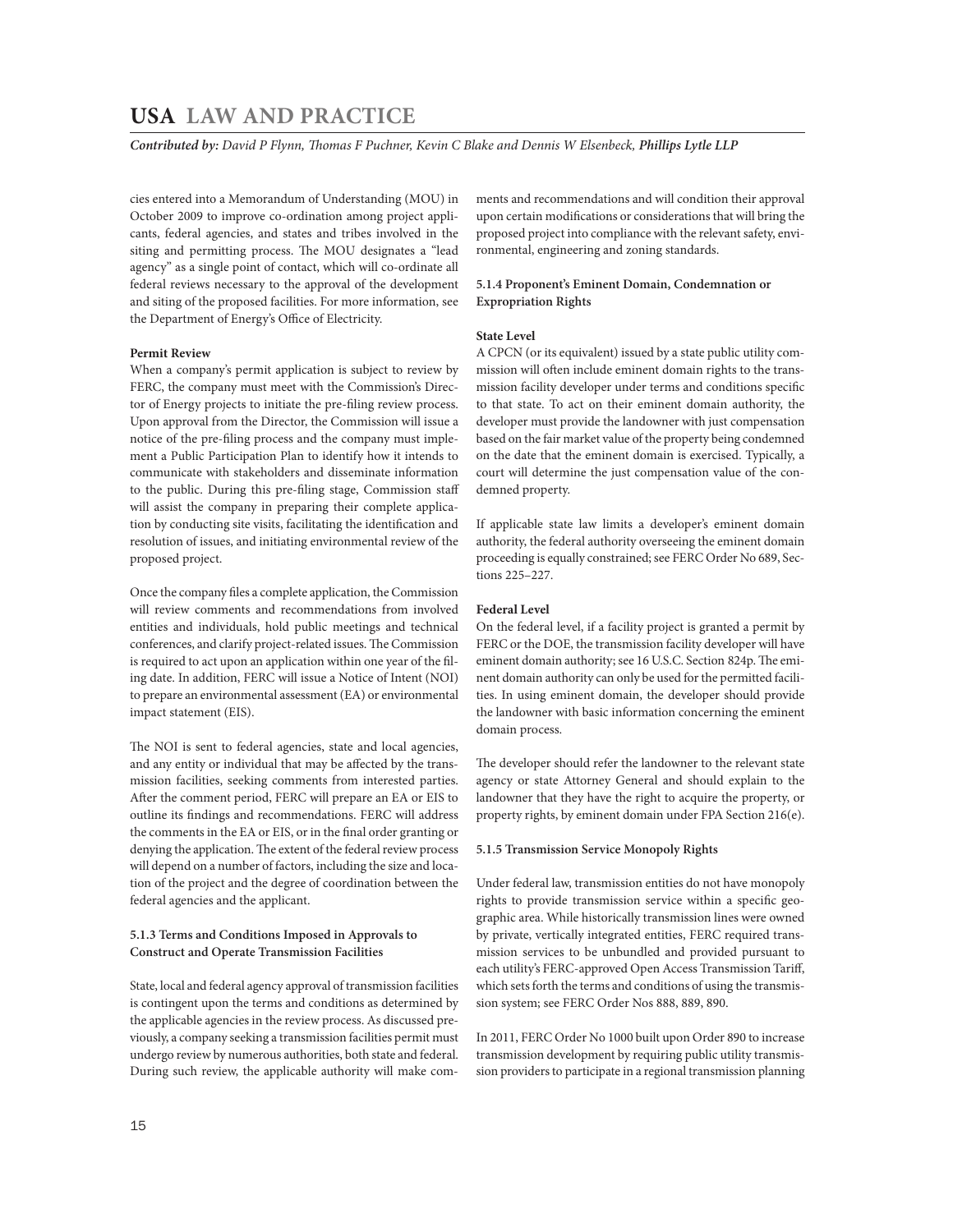*Contributed by: David P Flynn, Thomas F Puchner, Kevin C Blake and Dennis W Elsenbeck, Phillips Lytle LLP*

process to generate regional transmission plans. It also required improved co-ordination between neighbouring transmission planning regions for the siting of new interregional transmission facilities.

While federal law does not provide for monopoly transmission rights, state law and utility commission regulation may provide for such rights under terms and conditions that will vary by state.

# **5.2 Regulation of Transmission Service, Charges and Terms of Service**

**5.2.1 Principal Laws Governing the Provision of Transmission Service, Regulation of Transmission Charges and Terms of Service**

Pursuant to the FPA, FERC has exclusive jurisdiction over transmission of electric energy in interstate commerce, the sale of electric energy at wholesale in interstate commerce, and over all facilities for such transmission or sale of electric energy. This jurisdiction is conferred by Section 201 of the FPA, and the principal laws of such jurisdiction are encoded at 16 U.S.C. Section 824, 824(d), and 824(e). Utilities providing transmission service subject to FERC's jurisdiction must receive and abide by an OATT, which unbundles transmission operations and services and sets forth rates for transmission and ancillary services.

Transmission providers must publish service, rates and available capacity, as well as rules and standards related to their transmission services on the Open Access Same-Time Information System (OASIS). FERC has authority to review and ensure rates and terms of transmission service are just and reasonable and not unduly discriminatory of preferential.

A detailed listing of these laws can be found on the energy.gov website.

# **5.2.2 Establishment of Transmission Charges and Terms of Service**

FERC determines the rates, terms and conditions of service for transmission of electric energy in interstate commerce. As required by the FPA, FERC ensures that transmission rates are just and reasonable, and that public utilities are not unduly preferential or advantageous to any entity by charging different rates to similarly situated transmission customers.

Wholesale rates are set according to Sections 205 and 206 of the FPA. A rate case can be initiated by a utility filing for a rate change, by complaint from another person or entity, or by FERC's own initiative. Upon hearing, FERC will determine whether the utility's proposed rate is just and reasonable or

make appropriate modifications to the rate as necessary; see 16 U.S.C. Section 824e. Section 205 of the FPA requires that utilities filing for a rate change give the Commission 60 days' notice prior to the proposed date that the modification take effect.

# **Establishing Rates Through Formulas**

FERC's policy is to permit utilities to establish rates through formulas. FERC will generally approve of or formulate new rates that are based on the utility's cost of service to balance the interests of the utility and its customers. Under this approach, the aggregate costs – such as the reasonable return on investment – for providing each class of service are determined, and prices are set to recover those costs. FERC generally uses the following formula, derived from a 12-month test period, to determine cost of service: E+d+T+(V - D)R, where:

- $\bullet$  E = operating expense utilities are generally entitled to recover prudently incurred operating expenses that relate to the provision of wholesale service;
- $\bullet$  d = depreciation expense depreciation means the loss in service value not restored by current maintenance that is incurred in the course of service;
- $\bullet$  T = taxes certain tax expenses associated with cost of service revenues;
- $V =$  gross value of property facility cost plus including working capital;
- $\bullet$  D = accrued depreciation depreciation of assets;
- $R =$  overall rate of return sufficient to allow the utility to maintain financial integrity, attract additional capital and earn a return comparable to similarly situated companies.

In May 2020, FERC issued Opinion No 569-A, which accepts the use of an alternative model – the "Risk Premium Model" – for determining whether a rate of return on equity is just and reasonable under Section 206 of the FPA.

# **Rehearing the Case**

If any party to a FERC hearing was aggrieved by or does not agree with the result of FERC's order on the hearing, that party may request that FERC rehear the case. The rehearing request must be submitted within 30 days from the original order, and the Commission does not have the authority to extend this deadline. If the Commission does not act on the request for rehearing within 30 days, the request is deemed denied.

After FERC issues an order upon rehearing, the parties to the hearing have the right to petition the United States Court of Appeals for review of the order, typically to the United States Court of Appeals for the District of Columbia Circuit, or the jurisdiction in which the utility has its principle place of business.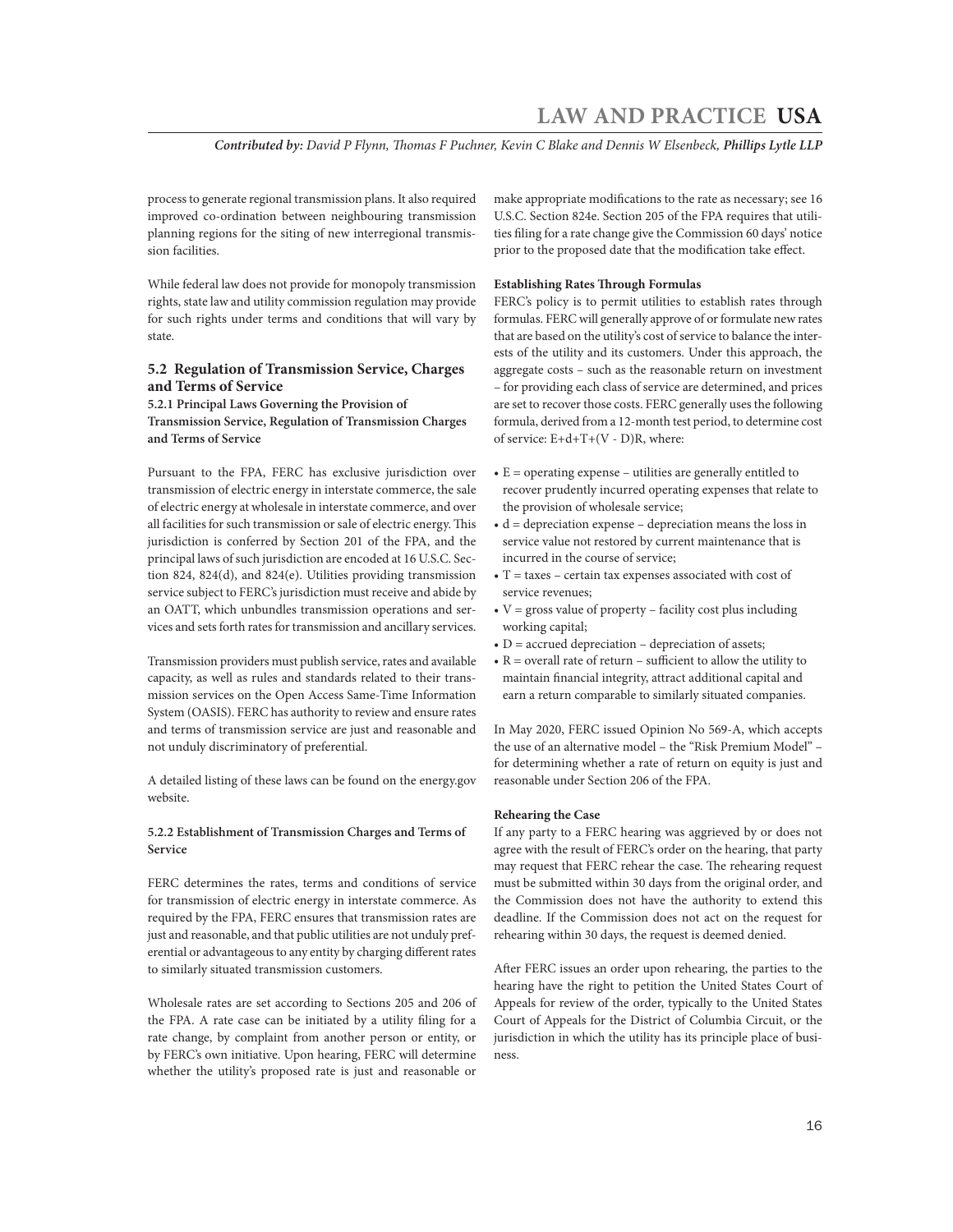*Contributed by: David P Flynn, Thomas F Puchner, Kevin C Blake and Dennis W Elsenbeck, Phillips Lytle LLP* 

FERC has authority to intake and resolve complaints by assigning the case to alternative dispute resolution, issuing an order on the merits based upon the pleadings or establishing a hearing before an Administrative Law Judge. The Commission's decision on whether to conduct a formal evidentiary hearing on issues raised in complaints is generally discretionary.

# **5.2.3 Open-Access Transmission Service**

Pursuant to a series of FERC Orders first promulgated in 1996, transmission services must be provided on a non-discriminatory and open-access basis.

Starting with the EPAct, which encouraged FERC to foster competition in wholesale energy markets, FERC issued three key orders to require open access to transmission facilities. Order No 888, issued in April 1996, required all public utilities that owned, controlled or operated facilities used for transmitting electric energy in interstate commerce to file OATTs. Order No 888 permitted public utilities and transmitting utilities to seek recovery of legitimate, prudent and verifiable stranded costs associated with providing such open access.

Order No 889 required all public utilities that own, control or operate facilities used for transmitting electric energy in interstate commerce to participate in an OASIS to provide actual and potential open access transmission customers with information that would enable them to obtain open access non-discriminatory service. Transmission providers must publish service, rates and available capacity, as well as rules and standards related to their transmission services on OASIS.

FERC Order No 890 was issued in February 2007 to strengthen the OATT, reduce opportunities for undue discrimination, facilitate the Commission's enforcement and increase overall transparency in transmission system planning and use.

Issued in July 2011, Order No 1000 amended Order 890 by requiring public utility transmission providers to participate in a regional transmission planning process that produces a regional transmission plan in order to improve coordination between neighbouring transmission planning regions.

# **6. Distribution**

# **6.1 Regulation of Construction and Operation of Electricity Distribution Facilities**

**6.1.1 Principal Laws Governing the Construction and Operation of Electricity Distribution Facilities**

The distribution system is primarily governed and regulated at the state level. State law and state utility commission regulations govern the methods and standards by which prudent distribution system investments are recovered in a utility's rate base or through other appropriate mechanisms. Construction, siting, zoning and other land use considerations and approvals generally fall within the purview of relevant city, county, and municipal authorities, which significantly vary by state.

# **6.1.2 Regulatory Process for Obtaining Approvals to Construct and Operate Distribution Facilities**

While the substantive and procedural regulatory process for constructing and operating distribution facilities varies by state, state utility commission regulations generally focus on compliance with reliability, operational and safety standards. While some state utility commissions have authority over the siting and approval of permits for construction of distribution infrastructure, most states require the involvement and/or approval of multiple agencies, beyond the state utility commission, to review environmental, cultural, historical, technical and economic impacts.

Generally, FERC plays a limited role in distribution infrastructure development, only becoming involved to the extent there is a jurisdictional question regarding the facility's status as a distribution or transmission facility, or if the facility implicates a federal law under the purview of FERC's jurisdiction.

# **Public Participation**

Public participation and input may be permitted in accordance with applicable state and local laws. Similar to the federal processes, state law may require a public hearing, and the overseeing state agency or state utility commission may solicit public comments on the proposed distribution facility. Most state utility commissions have an online public docketing portal wherein applications, notices, comments, petitions, rulings and orders are posted.

Depending on the state and the type of distribution facility being proposed, a utility or developer may need to file advance notice of a proposed facility, which may be subject to public comment. Timing of distribution system approvals may depend on state-specific public notice and comment requirements, util-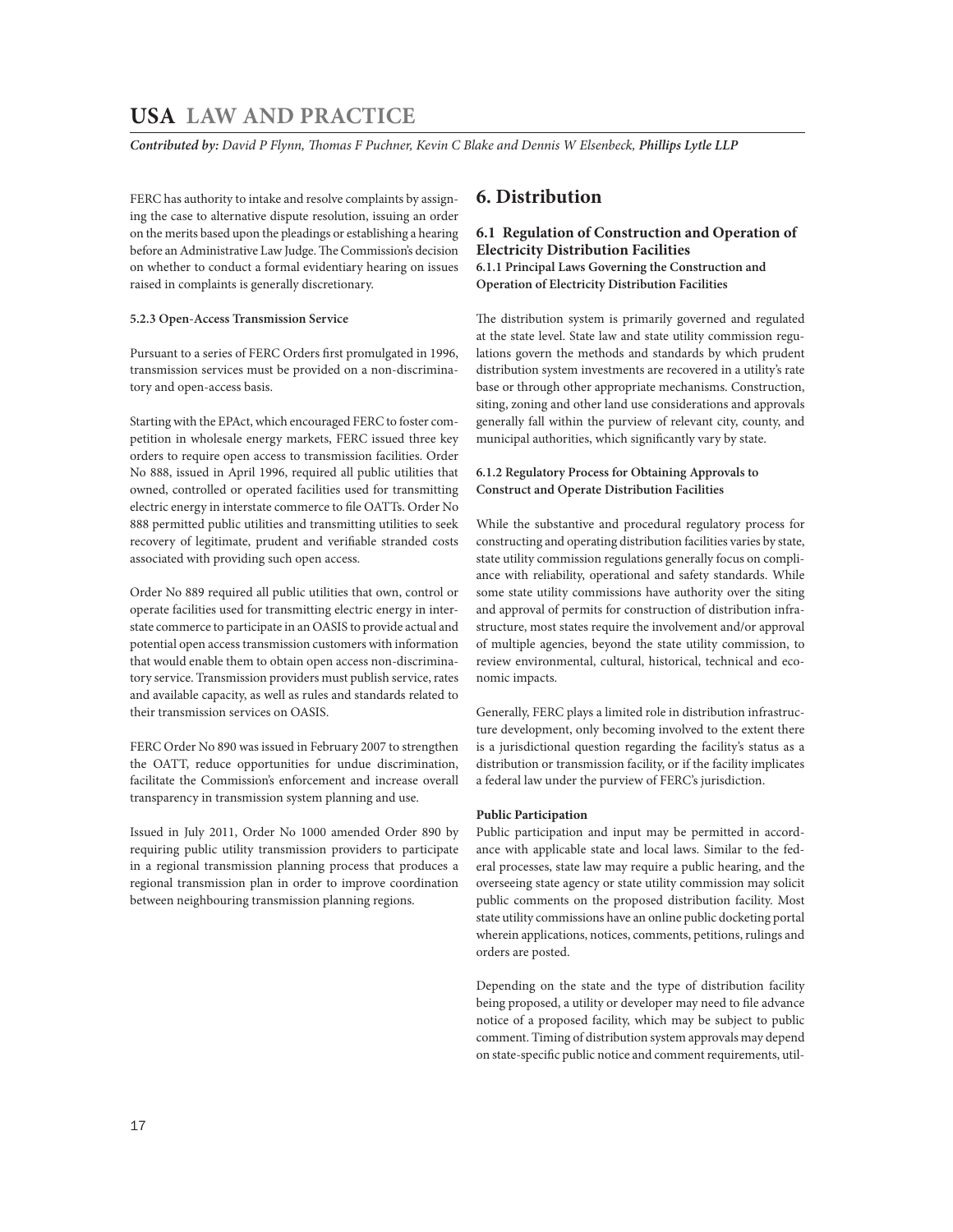*Contributed by: David P Flynn, Thomas F Puchner, Kevin C Blake and Dennis W Elsenbeck, Phillips Lytle LLP*

ity rate case schedules, local government involvement, and state policy and regulation.

# **6.1.3 Terms and Conditions Imposed in Approvals to Construct and Operate**

The terms and conditions of distribution facility approval vary based on state regulations and market structures. In vertically integrated states, a state utility commission typically requires the distribution facility applicant to demonstrate that a facility is necessary, prudent, in the public interest, and just and reasonable in light of current market conditions and state policy objectives. Approval may be conditioned upon compliance with certain safety, environmental, engineering and public interest standards.

# **6.1.4 Proponent's Eminent Domain, Condemnation or Expropriation Rights**

The power of eminent domain, condemnation and expropriation is commonly granted to electric energy distribution facility applicants upon review and approval of their construction and operation application. However, depending on the applicable state laws governing eminent domain, the rights of the distribution facility applicant will vary.

A distribution facility or utility exercising its right of eminent domain must provide just compensation for the property being condemned. The fair market value of the property being taken, or just compensation, will vary by state and may be determined by a state court.

### **6.1.5 Distribution Service Monopoly Rights**

In most states, utilities have geographically defined service territories, provided for by state legislation or regulation, within which the utility has monopoly rights to provide distribution service. Exceptions may exist in some states for competitive market participants depending on state law and regulation. The degree to which monopoly service rights exist, the extent of deregulation, the method by which such rights are modified and the opportunity for competitive market participants to compete within those service territories significantly varies by state.

# **6.2 Regulation of Distribution Service, Charges and Terms of Service**

**6.2.1 Principal Laws Governing the Provision of Distribution Service, Regulation of Distribution Charges and Terms of Service**

The primary authority over electric energy distribution is each state's utility commission, which typically has broad authority to ensure just and reasonable rates, terms and conditions of distribution service in accordance with state legislation, regulation and promulgated rules.

# **6.2.2 Establishment of Distribution Charges and Terms of Service**

FERC imposes a functional test for the case-by-case determination of whether a facility is providing interstate transmission service or local distribution service, but generally defers to states' interpretation and application of those factors in making its determination. State utility commissions have jurisdiction over rates and terms of service for retail distribution level utility service. Generally, the rate-making process is designed to balance the utility company's opportunity to earn a fair return on its investments and the customer's interest in receiving safe, reliable service at just and reasonable rates.

# **State Utility Commission**

For utilities with rates that are regulated by a state utility commission, rates are generally set through regulatory proceedings following submittal of a request to increase base rates along with written supporting testimony and evidence. The state utility commission, along with interested parties that seek to intervene, may propound interrogatories and/or requests for information on the utility and vice versa. Generally, parties will brief their positions and the rate case may settle if a sufficient number of parties agree to a joint settlement, or the case may proceed to formal hearings.

In most states, the utility rate case documents are posted on a public docketing database, unless they are confidential or protected pursuant to state regulations and state utility commission rules. The process, frequency, duration and time-frame for rate cases depend on the state in which the distribution facility is located and the utility tariffs that seek to be modified, but the process generally ranges from eight to 12 months and results in an order covering one to three years.

# **Cost of Service Regulatory Model**

Most states operate under a cost of service regulatory model whereby the regulator determines the utility's revenue requirement that reflects the total amount that must be collected from customers in rates for the utility to recover its reasonable and necessary expenses, as well as earn a reasonable return on investment. The revenue requirement is generally derived through a formula that accounts for the utility's rate base, a fair rate of return, operating costs, depreciation expenses, taxes and other costs. The treatment of electricity supply, among other items, will vary depending on the degree to which states have restructured their electric market.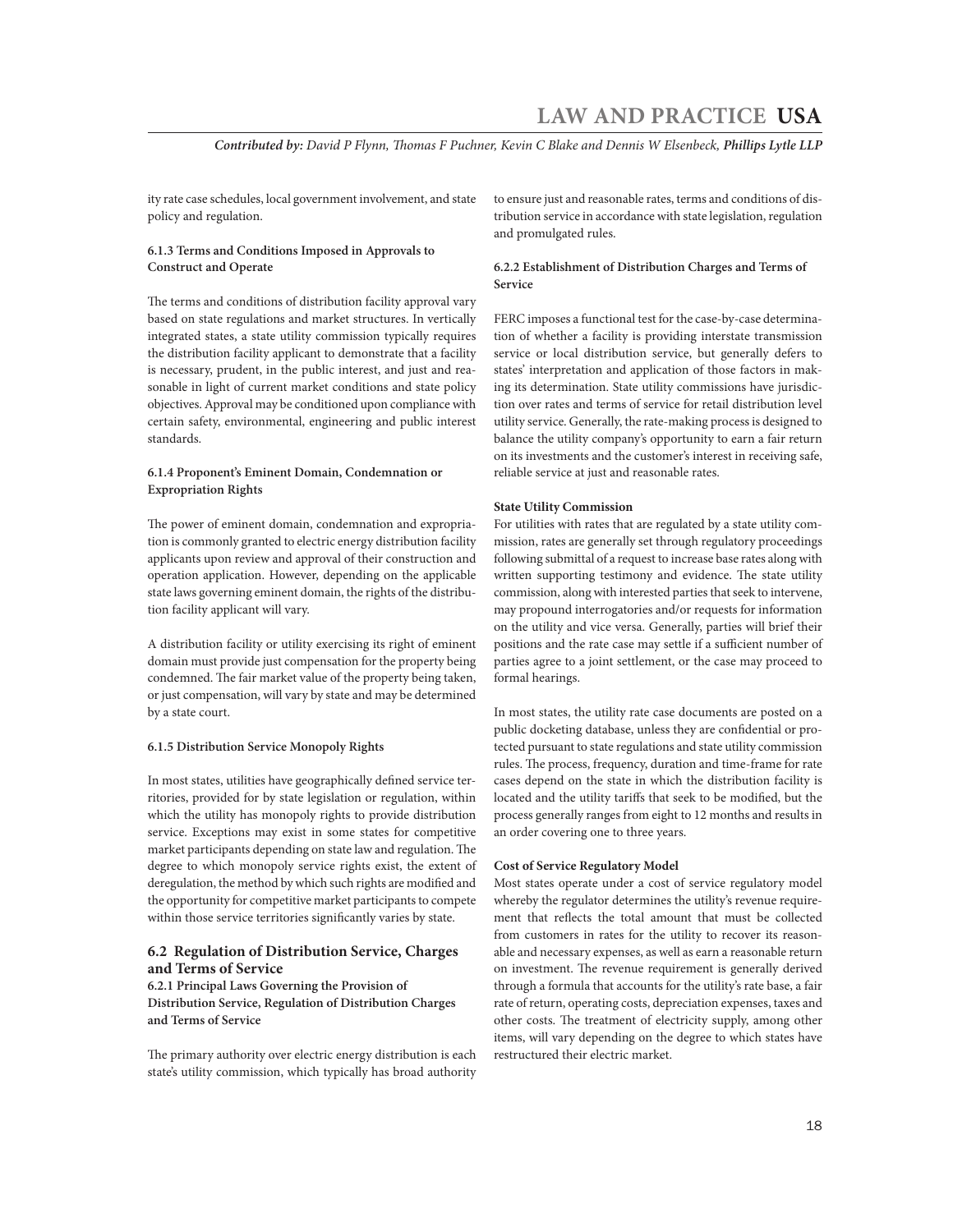*Contributed by: David P Flynn, Thomas F Puchner, Kevin C Blake and Dennis W Elsenbeck, Phillips Lytle LLP* 

While states may have different approaches to calculating a rate of return, the rate should be sufficient to maintain financial integrity of the utility, enable attraction of additional capital and be equal to that earned by other companies with comparable risk profiles. Depreciation rates are approved by state utility commissions upon review and consideration of depreciation studies, which are generally performed by depreciation consultants and supported with expert testimony in rate case proceedings. Some states have adopted alternative rate-making methodologies that are focused on incremental rate recovery, performance-based metrics and other adjustment mechanisms that vary by state.

# **Reconsideration of Utility Rates**

Following issuance of a formal ruling or order on a utility's rate request, a utility or interested party may request a rehearing or reconsideration depending on state law and regulation. Once a final agency determination has been reached, and all administrative remedies have been exhausted, an entity may appeal the decision to the applicable state court for judicial review.

State utility commissions may have rules or regulations governing the process for filing complaints and/or challenging existing rates and terms and conditions of service. Such complaints and challenges may be directed to utility consumer protection bureaus that serve as mediators to efficiently resolve disputes. The substantive and procedural elements of this process will vary by state.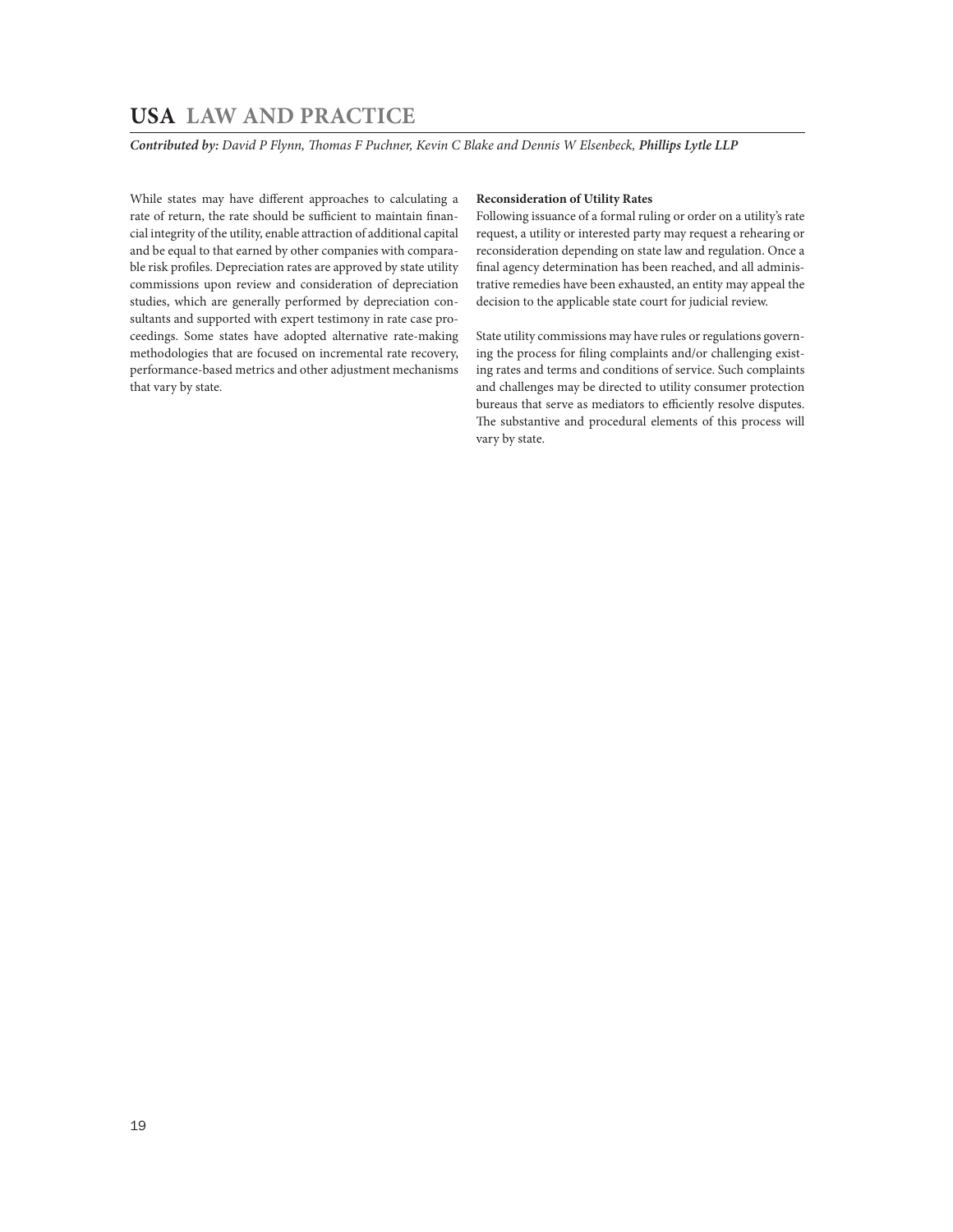*Contributed by: David P Flynn, Thomas F Puchner, Kevin C Blake and Dennis W Elsenbeck, Phillips Lytle LLP*

**Phillips Lytle LLP** is a premier regional firm with a fast-paced energy practice providing cutting-edge expertise to various utilities, developers, owners, pipeline companies, retail energy suppliers, and financial partners involved in renewable and other energy projects. With six offices across New York State and offices in Washington, DC, Cleveland, Ohio and Ontario, Canada, Phillips Lytle's Energy Practice spans New York State Public Service Commission (PSC) and utility regulatory, siting, zoning and environmental, solar, wind, brownfield and landfill renewable energy projects, energy storage, incentives, bonds

and public finance, power purchase agreements, solar leases, microgrids, hydro, biomass, retail energy industry, enforcement and investigations, and litigation and dispute resolution. With the increased demand for energy expertise beyond the legal realm, the firm established Phillips Lytle Energy Consulting Services to help navigate the complex policies in the energy industry and provide guidance for project development, transactional support, energy policy, regulatory counselling and procurement consulting.

# **Authors**



**David P Flynn** is a partner and leader of both the firm's Energy and Environment Practice Teams. With respect to energy, he advises clients on the financing, development and siting of solar, storage and wind projects, as well as the licensing of hydropower projects. David regularly

speaks on energy topics across New York State and has strong connections with major energy and energy-related organisations, including the American Council on Renewable Energy (ACORE), The Business Council of New York State, Inc. and Incubators for Collaborating & Leveraging Energy And Nanotechnology (iCLEAN).



**Thomas F Puchner** is a partner at the firm and co-leader of the energy practice team. He focuses on energy and environmental law, with emphasis on regulatory matters, compliance, siting and regulatory litigation. Thomas frequently assists clients with matters before the PSC (and other

State utility commissions), the Federal Energy Regulatory Commission, the New York Independent System Operator and the courts. He regularly advises on matters related to development of renewable energy projects, including zoning approvals and SEQRA compliance, as well as proceedings under Public Service Law Article 10 (generation siting) and Article VII (transmission siting).



**Kevin C Blake** is an attorney who focuses his practice on energy law, including advising clients on the regulation of electricity, natural gas and telecommunications before State and federal authorities. He is regularly involved with matters before the PSC relating to

regulatory oversight of distributed energy resource providers, solar and storage developers, and retail electric and gas suppliers. He has also been involved in electric and gas utility rate cases, matters involving electric vehicle charging infrastructure programmes, renewable energy credits and energy efficiency programmes, among other matters involving grid modernisation and the transformation of electric and gas industries.



**Dennis W Elsenbeck** is Phillips Lytle Energy Consulting Services head of energy and sustainability. He consults on energy opportunities encompassing a forward view of generation, distribution and demand options. He assists clients with due diligence, translation and regulatory

compliance on energy transactions, PSC proceedings and utility negotiations within all market sectors; strategic energy planning for clean energy application for commercial, industrial, developers and municipalities; climate change impact preparation related to carbon penalty and incentive trends; and market-focused distributed energy resource solutions. Dennis is a member the NYS Climate Action Council developing the Scoping Document for the Climate Leadership and Community Protection Act (CLCPA).